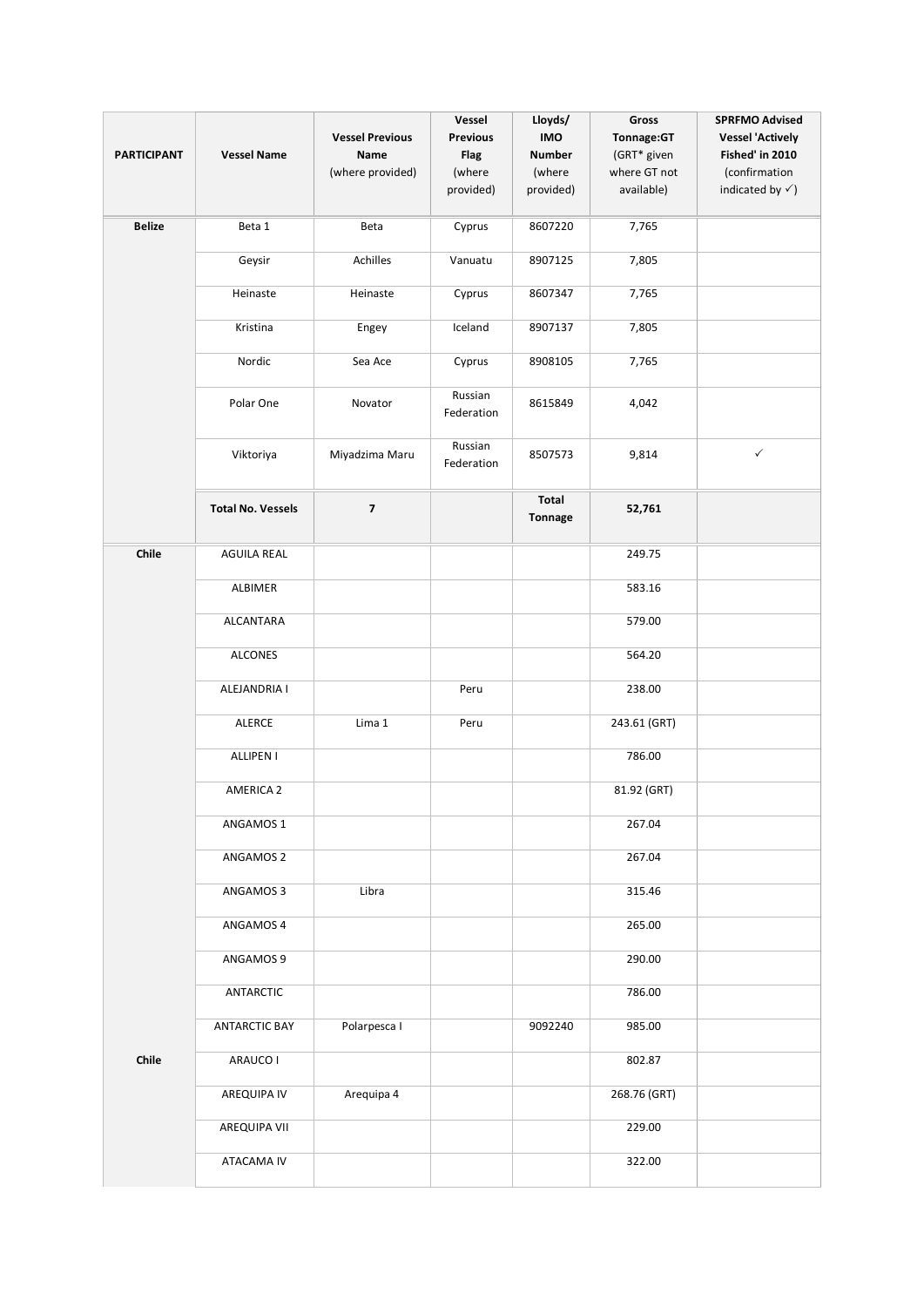| <b>PARTICIPANT</b> | <b>Vessel Name</b>   | <b>Vessel Previous</b><br><b>Name</b><br>(where provided) | Vessel<br><b>Previous</b><br><b>Flag</b><br>(where<br>provided) | Lloyds/<br>IMO<br><b>Number</b><br>(where<br>provided) | Gross<br>Tonnage:GT<br>(GRT* given<br>where GT not<br>available) | <b>SPRFMO Advised</b><br><b>Vessel 'Actively</b><br>Fished' in 2010<br>(confirmation<br>indicated by $\checkmark$ ) |
|--------------------|----------------------|-----------------------------------------------------------|-----------------------------------------------------------------|--------------------------------------------------------|------------------------------------------------------------------|---------------------------------------------------------------------------------------------------------------------|
|                    | ATACAMA V            |                                                           |                                                                 |                                                        | 440.00                                                           |                                                                                                                     |
|                    | AUDAZ                |                                                           |                                                                 |                                                        | 512.00                                                           |                                                                                                                     |
|                    | AVENTURERO           |                                                           |                                                                 |                                                        | 512.00                                                           |                                                                                                                     |
| Chile              | <b>BANDURRIA</b>     |                                                           |                                                                 |                                                        | 245.00                                                           |                                                                                                                     |
|                    | <b>BARRACUDA IV</b>  |                                                           |                                                                 |                                                        | 500.15                                                           |                                                                                                                     |
|                    | <b>BETANZOS</b>      |                                                           |                                                                 | 7310923                                                | 1438.00                                                          |                                                                                                                     |
|                    | <b>BIO BIO</b>       | Con con                                                   |                                                                 |                                                        | 208.96 (GRT)                                                     |                                                                                                                     |
|                    | <b>BIO MAR III</b>   |                                                           |                                                                 |                                                        | 623.00                                                           |                                                                                                                     |
|                    | <b>BIOMAR IV</b>     |                                                           |                                                                 | 752188                                                 | 1037.00                                                          |                                                                                                                     |
|                    | <b>BIOMAR V</b>      |                                                           |                                                                 | 752190                                                 | 1037.00                                                          |                                                                                                                     |
|                    | BLANQUILLO           |                                                           |                                                                 |                                                        | 500.15                                                           |                                                                                                                     |
|                    | <b>BODANES</b>       |                                                           |                                                                 |                                                        | 437.00                                                           |                                                                                                                     |
|                    | <b>BONN</b>          |                                                           |                                                                 | 7715496                                                | 945.00                                                           |                                                                                                                     |
|                    | <b>BRONCO</b>        |                                                           |                                                                 |                                                        | 886.00                                                           |                                                                                                                     |
|                    | <b>BUCANERO I</b>    |                                                           |                                                                 | 9148489                                                | 1533.00                                                          | $\checkmark$                                                                                                        |
| Chile              | CABO DE HORNOS       |                                                           |                                                                 | 7404372                                                | 2140.00                                                          |                                                                                                                     |
|                    | <b>CACIQUE I</b>     | Adriatico                                                 |                                                                 |                                                        | 796.00                                                           |                                                                                                                     |
|                    | <b>CAMIÑA</b>        |                                                           |                                                                 |                                                        | 235.48                                                           |                                                                                                                     |
|                    | CAROLINA III         |                                                           |                                                                 |                                                        | 728.00                                                           |                                                                                                                     |
|                    | CAZADOR              |                                                           |                                                                 |                                                        | 1910.00                                                          | $\checkmark$                                                                                                        |
|                    | CHIVILINGO I         |                                                           |                                                                 |                                                        | 762.00                                                           | $\checkmark$                                                                                                        |
|                    | CHOMAPI MARU         |                                                           |                                                                 | 6415520                                                | 464.90                                                           |                                                                                                                     |
|                    | CHRISTINA'S          |                                                           |                                                                 |                                                        | 48.22 (GRT)                                                      |                                                                                                                     |
|                    | <b>CISNE BLANCO</b>  |                                                           |                                                                 | 7387392                                                | 536.85                                                           |                                                                                                                     |
| Chile              | <b>CISNE VERDE</b>   |                                                           |                                                                 | 7387366                                                | 531.38                                                           |                                                                                                                     |
|                    | CLAUDIA<br>ALEJANDRA |                                                           |                                                                 |                                                        | 437.00                                                           |                                                                                                                     |
|                    | COBRA                |                                                           |                                                                 |                                                        | 1315.00                                                          | $\checkmark$                                                                                                        |
|                    | COCHA                |                                                           |                                                                 |                                                        | 86 (GRT)                                                         |                                                                                                                     |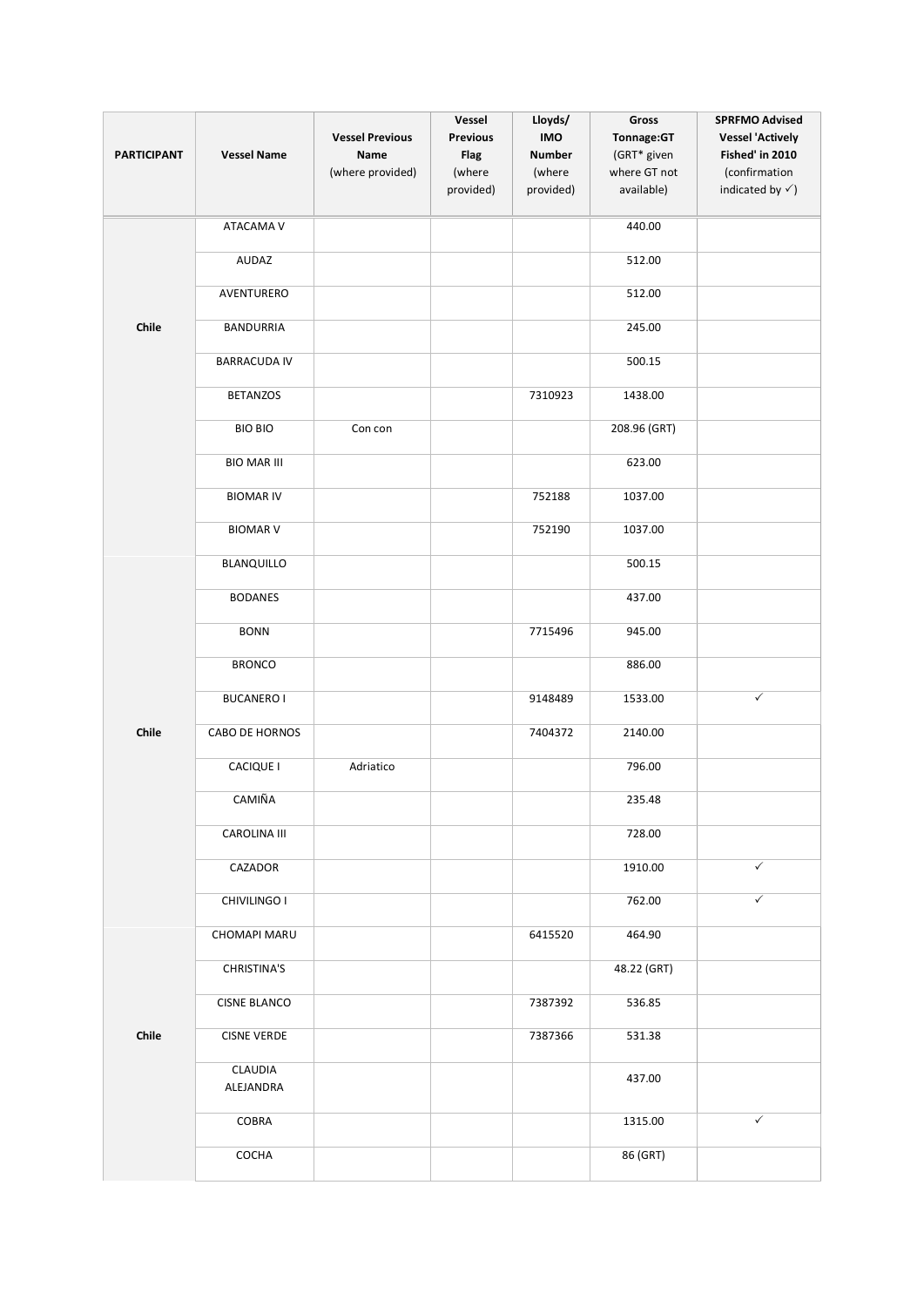| <b>PARTICIPANT</b> | <b>Vessel Name</b>                  | <b>Vessel Previous</b><br>Name<br>(where provided) | Vessel<br><b>Previous</b><br><b>Flag</b><br>(where<br>provided) | Lloyds/<br><b>IMO</b><br><b>Number</b><br>(where<br>provided) | Gross<br>Tonnage:GT<br>(GRT* given<br>where GT not<br>available) | <b>SPRFMO Advised</b><br><b>Vessel 'Actively</b><br>Fished' in 2010<br>(confirmation<br>indicated by $\checkmark$ ) |
|--------------------|-------------------------------------|----------------------------------------------------|-----------------------------------------------------------------|---------------------------------------------------------------|------------------------------------------------------------------|---------------------------------------------------------------------------------------------------------------------|
|                    | COLCHANE                            |                                                    |                                                                 |                                                               | 545.11                                                           |                                                                                                                     |
|                    | COLLEN                              | Huanuco 5                                          | Peru                                                            |                                                               | 315.63 (GRT)                                                     |                                                                                                                     |
| Chile              | <b>CORALI</b>                       |                                                    |                                                                 |                                                               | 781.00                                                           |                                                                                                                     |
|                    | <b>CORAY I</b>                      |                                                    |                                                                 |                                                               | 81.92 (GRT)                                                      |                                                                                                                     |
|                    | CORMORAN                            | Pasco VII                                          | Peru                                                            |                                                               | 243.00                                                           |                                                                                                                     |
|                    | <b>CORPESCA I</b>                   |                                                    |                                                                 |                                                               | 333.00                                                           |                                                                                                                     |
|                    | <b>CORSARIO I</b>                   |                                                    |                                                                 | 9148477                                                       | 1533.00                                                          | $\checkmark$                                                                                                        |
|                    | <b>COSTA GRANDE 1</b>               |                                                    |                                                                 |                                                               | 348.00                                                           |                                                                                                                     |
|                    | <b>COSTA GRANDE 2</b>               | Arequipa 8                                         | Peru                                                            |                                                               | 241.37 (GRT)                                                     |                                                                                                                     |
|                    | <b>COSTA GRANDE 3</b>               |                                                    |                                                                 |                                                               | 232.43                                                           |                                                                                                                     |
|                    | <b>COSTA GRANDE 4</b>               |                                                    |                                                                 |                                                               | 232.43                                                           |                                                                                                                     |
|                    | <b>COTE SAINT</b><br><b>JACQUES</b> |                                                    |                                                                 | 7214519                                                       | 606.00                                                           |                                                                                                                     |
|                    | <b>CRISTOBAL COLON</b>              |                                                    |                                                                 |                                                               | 166.46 (GRT)                                                     |                                                                                                                     |
|                    | <b>CULLINTO</b>                     |                                                    |                                                                 |                                                               | 543.03                                                           |                                                                                                                     |
| Chile              | DIEGO RAMIREZ                       |                                                    | <b>NAM</b>                                                      | 7336460                                                       | 1758.00                                                          |                                                                                                                     |
|                    | DON ALFONSO                         | Chistian í Grótinum                                | <b>FRO</b>                                                      | 9169251                                                       | 1920.00                                                          | $\checkmark$                                                                                                        |
|                    | <b>DON ANTONIO</b>                  |                                                    |                                                                 |                                                               | 267.57                                                           |                                                                                                                     |
|                    | <b>DON BORIS</b>                    |                                                    |                                                                 |                                                               | 1174.00                                                          |                                                                                                                     |
|                    | DON EDMUNDO                         |                                                    |                                                                 |                                                               | 194.06 (GRT)                                                     |                                                                                                                     |
|                    | DON EDMUNDO                         |                                                    |                                                                 | 9160918                                                       | 1446.00                                                          | $\checkmark$                                                                                                        |
| Chile              | DON ENRIQUE                         |                                                    |                                                                 |                                                               | 254.79                                                           |                                                                                                                     |
|                    | DON ERNESTO<br><b>AYALA MAFIL</b>   |                                                    |                                                                 |                                                               | 324.21                                                           |                                                                                                                     |
|                    | DON GINO                            |                                                    |                                                                 | 9145487                                                       | 332.00                                                           |                                                                                                                     |
|                    | DON JULIO                           |                                                    |                                                                 | 9114335                                                       | 1397.00                                                          | $\checkmark$                                                                                                        |
|                    | DON MANUEL                          |                                                    |                                                                 | 9141560                                                       | 1315.00                                                          | $\checkmark$                                                                                                        |
|                    | DON MAURO                           |                                                    |                                                                 |                                                               | 799.80                                                           |                                                                                                                     |
|                    | DON NORDLUND                        |                                                    |                                                                 |                                                               | 464.70                                                           |                                                                                                                     |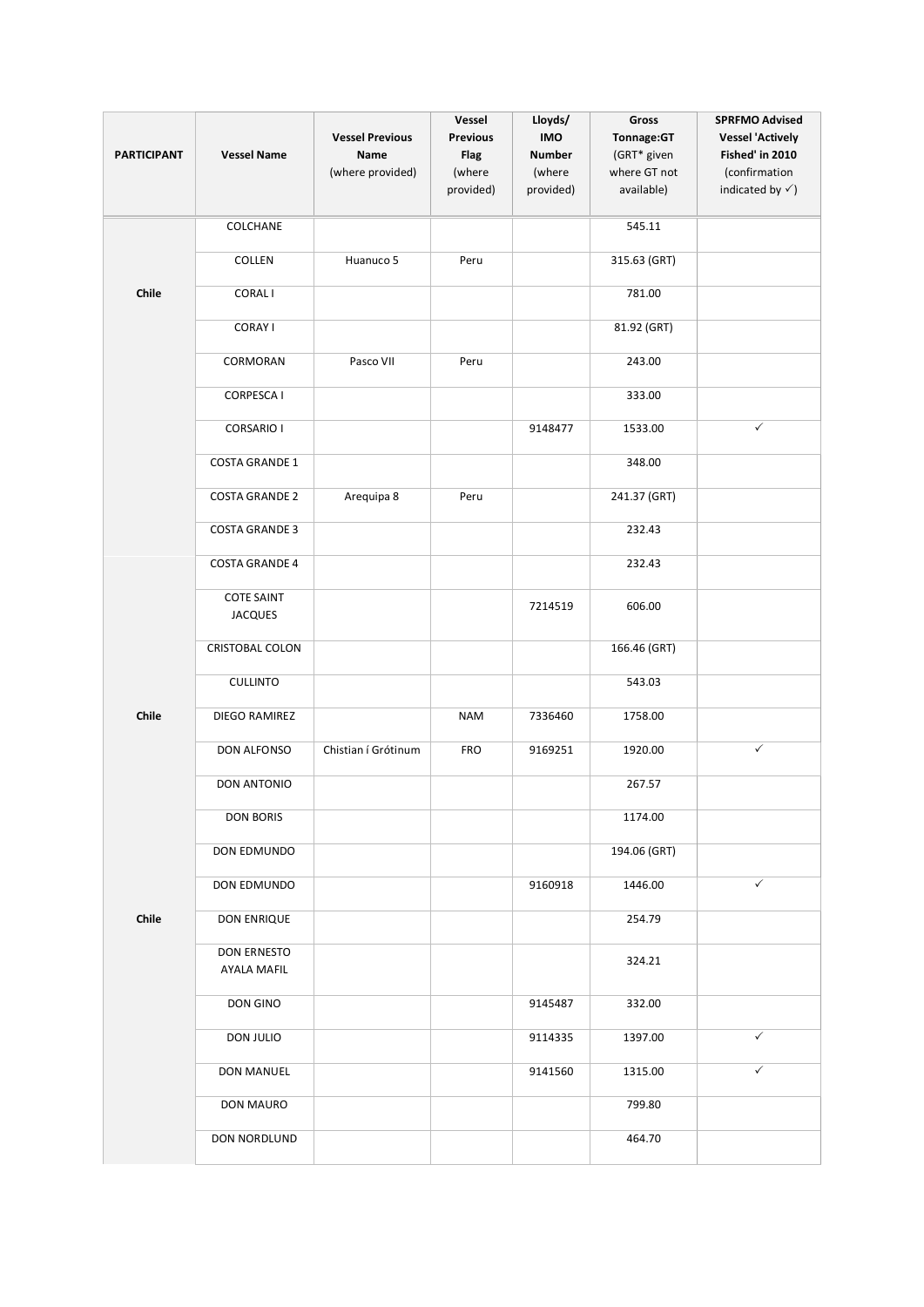| <b>PARTICIPANT</b> | <b>Vessel Name</b> | <b>Vessel Previous</b><br>Name<br>(where provided) | Vessel<br><b>Previous</b><br><b>Flag</b><br>(where<br>provided) | Lloyds/<br>IMO<br><b>Number</b><br>(where<br>provided) | Gross<br>Tonnage:GT<br>(GRT* given<br>where GT not<br>available) | <b>SPRFMO Advised</b><br><b>Vessel 'Actively</b><br>Fished' in 2010<br>(confirmation<br>indicated by $\checkmark$ ) |
|--------------------|--------------------|----------------------------------------------------|-----------------------------------------------------------------|--------------------------------------------------------|------------------------------------------------------------------|---------------------------------------------------------------------------------------------------------------------|
|                    | <b>DON PETER</b>   |                                                    |                                                                 |                                                        | 81.92 (GRT)                                                      |                                                                                                                     |
|                    | DON ROBERTO I      |                                                    |                                                                 |                                                        | 910.00                                                           |                                                                                                                     |
|                    | DON TELESFORO      |                                                    |                                                                 |                                                        | 822.00                                                           |                                                                                                                     |
|                    | DON TITO           |                                                    |                                                                 |                                                        | 800.00                                                           | $\checkmark$                                                                                                        |
|                    | DOÑA ESTELA        | $Loa$ 10                                           |                                                                 |                                                        | 537.02                                                           |                                                                                                                     |
|                    | <b>DUQUECO</b>     |                                                    |                                                                 | 9083809                                                | 886.00                                                           | $\checkmark$                                                                                                        |
|                    | ELENA'S            |                                                    |                                                                 |                                                        | 48.22 (GRT)                                                      |                                                                                                                     |
|                    | EPERVA 44          |                                                    |                                                                 |                                                        | 194.06 (GRT)                                                     |                                                                                                                     |
|                    | EPERVA 46          |                                                    |                                                                 |                                                        | 184.00                                                           |                                                                                                                     |
|                    | EPERVA 48          |                                                    |                                                                 |                                                        | 206.11 (GRT)                                                     |                                                                                                                     |
|                    | EPERVA 49          | Tacna 8                                            | Peru                                                            |                                                        | 225.66 (GRT)                                                     |                                                                                                                     |
| Chile              | EPERVA 50          | Tacna 9                                            | Peru                                                            |                                                        | 220.82 (GRT)                                                     |                                                                                                                     |
|                    | EPERVA 51          | Tacna 10                                           | Peru                                                            |                                                        | 220.16 (GRT)                                                     |                                                                                                                     |
|                    | EPERVA 52          | Tirana                                             |                                                                 |                                                        | 175.28 (GRT)                                                     |                                                                                                                     |
|                    | EPERVA 56          |                                                    | Peru                                                            |                                                        | 216.20                                                           |                                                                                                                     |
|                    | EPERVA 57          |                                                    | Peru                                                            |                                                        | 235.48                                                           |                                                                                                                     |
|                    | EPERVA 58          |                                                    |                                                                 |                                                        | 201.56                                                           |                                                                                                                     |
|                    | EPERVA 60          |                                                    |                                                                 |                                                        | 201.56                                                           |                                                                                                                     |
|                    | EPERVA 61          |                                                    |                                                                 |                                                        | 270.00                                                           |                                                                                                                     |
|                    | EPERVA 62          |                                                    |                                                                 |                                                        | 270.00                                                           |                                                                                                                     |
|                    | EPERVA 63          |                                                    |                                                                 |                                                        | 480.00                                                           |                                                                                                                     |
|                    | EPERVA 64          |                                                    |                                                                 |                                                        | 480.00                                                           |                                                                                                                     |
|                    | EPERVA 65          |                                                    |                                                                 |                                                        | 328.00                                                           |                                                                                                                     |
|                    | EPERVA 66          |                                                    |                                                                 |                                                        | 333.00                                                           |                                                                                                                     |
|                    | ERIKA              |                                                    |                                                                 |                                                        | 1666.00                                                          | $\checkmark$                                                                                                        |
|                    | <b>ESTURION</b>    |                                                    |                                                                 |                                                        | 231.94                                                           |                                                                                                                     |
| Chile              | FARO DE HERCULES   |                                                    |                                                                 | 8610851                                                | 752.00                                                           |                                                                                                                     |
|                    | <b>FOCHE</b>       |                                                    |                                                                 |                                                        | 84.09 (GRT)                                                      |                                                                                                                     |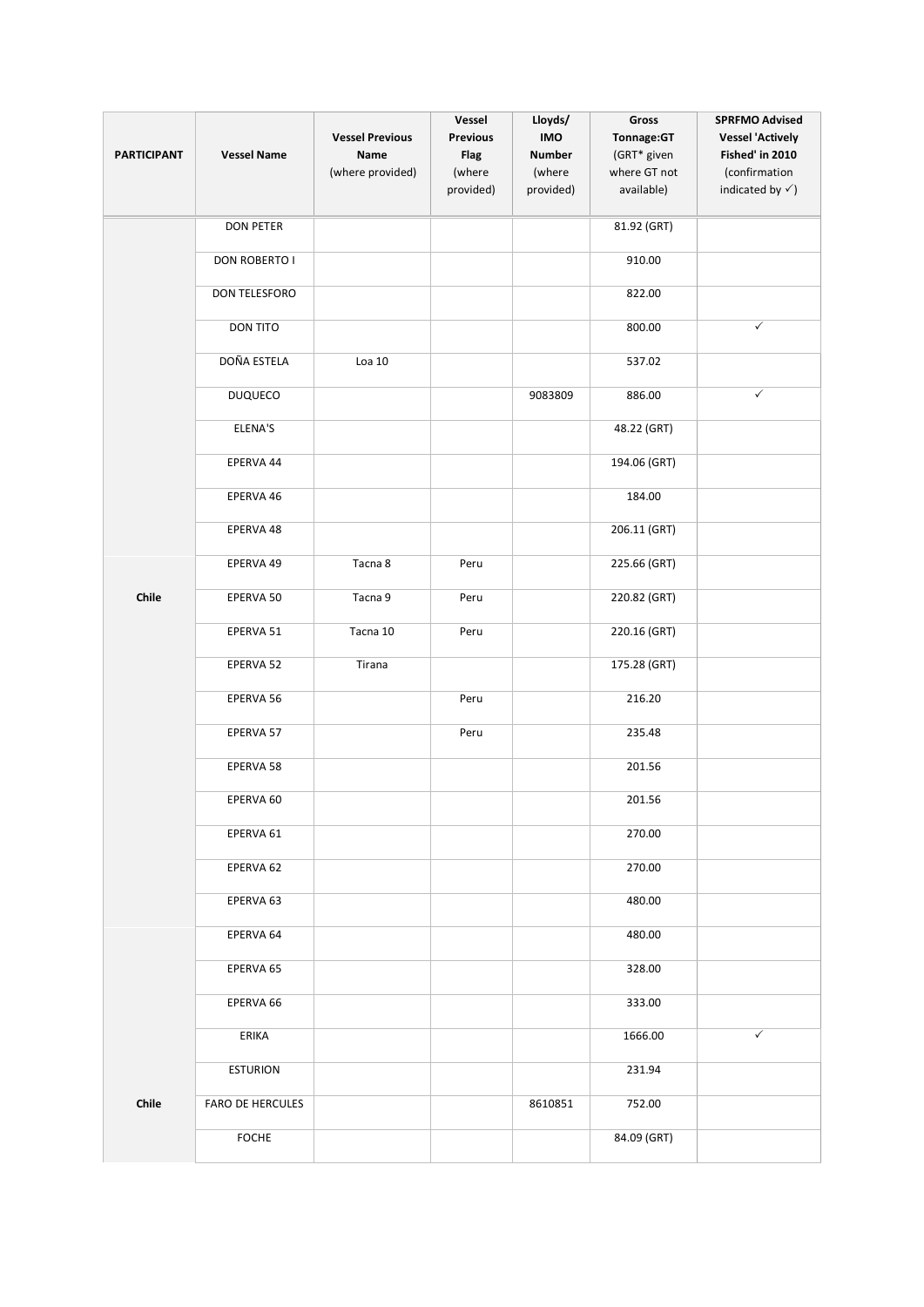| <b>PARTICIPANT</b> | <b>Vessel Name</b>      | <b>Vessel Previous</b><br>Name<br>(where provided) | Vessel<br><b>Previous</b><br><b>Flag</b><br>(where<br>provided) | Lloyds/<br><b>IMO</b><br><b>Number</b><br>(where<br>provided) | Gross<br>Tonnage:GT<br>(GRT* given<br>where GT not<br>available) | <b>SPRFMO Advised</b><br><b>Vessel 'Actively</b><br>Fished' in 2010<br>(confirmation<br>indicated by $\checkmark$ ) |
|--------------------|-------------------------|----------------------------------------------------|-----------------------------------------------------------------|---------------------------------------------------------------|------------------------------------------------------------------|---------------------------------------------------------------------------------------------------------------------|
|                    |                         |                                                    |                                                                 |                                                               |                                                                  |                                                                                                                     |
|                    | <b>FRANCISCO</b>        |                                                    |                                                                 |                                                               | 799.80                                                           | $\checkmark$                                                                                                        |
|                    | <b>FRIOSUR IX</b>       |                                                    |                                                                 | 8011718                                                       | 930.00                                                           |                                                                                                                     |
| Chile              | <b>FRIOSUR VIII</b>     |                                                    |                                                                 | 8011720                                                       | 930.00                                                           |                                                                                                                     |
|                    | <b>FRIOSUR X</b>        |                                                    |                                                                 | 7913529                                                       | 902.00                                                           |                                                                                                                     |
|                    | GALLETUE                |                                                    |                                                                 | 8803745                                                       | 464.70                                                           |                                                                                                                     |
|                    | GARDAR                  |                                                    |                                                                 |                                                               | 798.15                                                           |                                                                                                                     |
|                    | <b>GAVILAN</b>          | Lima 4                                             | Peru                                                            |                                                               | 243.00                                                           |                                                                                                                     |
|                    | <b>GENESIS II</b>       |                                                    |                                                                 |                                                               | 378.00                                                           |                                                                                                                     |
|                    | GENOVEVA                |                                                    |                                                                 |                                                               | 154.44                                                           |                                                                                                                     |
|                    | <b>GLOBALPESCA I</b>    |                                                    |                                                                 | 9262376                                                       | 878.00                                                           |                                                                                                                     |
|                    | <b>GLOBALPESCA II</b>   |                                                    |                                                                 | 9262388                                                       | 1197.00                                                          |                                                                                                                     |
|                    | <b>GLOBALPESCA III</b>  |                                                    |                                                                 | 9247900                                                       | 1100.00                                                          |                                                                                                                     |
|                    | <b>GUALLATIRE</b>       |                                                    |                                                                 |                                                               | 480.00                                                           |                                                                                                                     |
|                    | GUANAYE                 |                                                    |                                                                 |                                                               | 249.75                                                           |                                                                                                                     |
|                    | <b>GUANAYE 2</b>        |                                                    |                                                                 |                                                               | 626.00                                                           |                                                                                                                     |
| Chile              | <b>GUANAYE 3</b>        |                                                    |                                                                 |                                                               | 525.10                                                           |                                                                                                                     |
|                    | <b>GUANAYE 4</b>        |                                                    |                                                                 |                                                               | 563.18                                                           |                                                                                                                     |
|                    | <b>GUANAYE 5</b>        |                                                    |                                                                 |                                                               | 563.18                                                           |                                                                                                                     |
|                    | <b>HALCON</b>           | Cuzco VIII                                         | Peru                                                            |                                                               | 243.00                                                           |                                                                                                                     |
|                    | HUACHINANGO             |                                                    |                                                                 |                                                               | 733.00                                                           |                                                                                                                     |
|                    | HUAYQUIQUE              |                                                    |                                                                 |                                                               | 193.06 (GRT)                                                     |                                                                                                                     |
|                    | HUELEN                  |                                                    |                                                                 |                                                               | 217.02                                                           |                                                                                                                     |
|                    | <b>HURACAN</b>          |                                                    |                                                                 |                                                               | 463.00                                                           |                                                                                                                     |
|                    | <b>ICALMA</b>           |                                                    |                                                                 |                                                               | 226.98                                                           |                                                                                                                     |
|                    | <b>INTREPIDO</b>        |                                                    |                                                                 |                                                               | 512.00                                                           |                                                                                                                     |
|                    | <b>ISLA EDEN</b>        | Antarctic II                                       | Argentina                                                       |                                                               | 1362.00                                                          |                                                                                                                     |
|                    | <b>ISLA ORCAS</b>       | Epesa 6                                            |                                                                 |                                                               | 84.09 (GRT)                                                      |                                                                                                                     |
|                    | <b>ISLA SANTA CLARA</b> |                                                    |                                                                 | 7903914                                                       | 915.00                                                           |                                                                                                                     |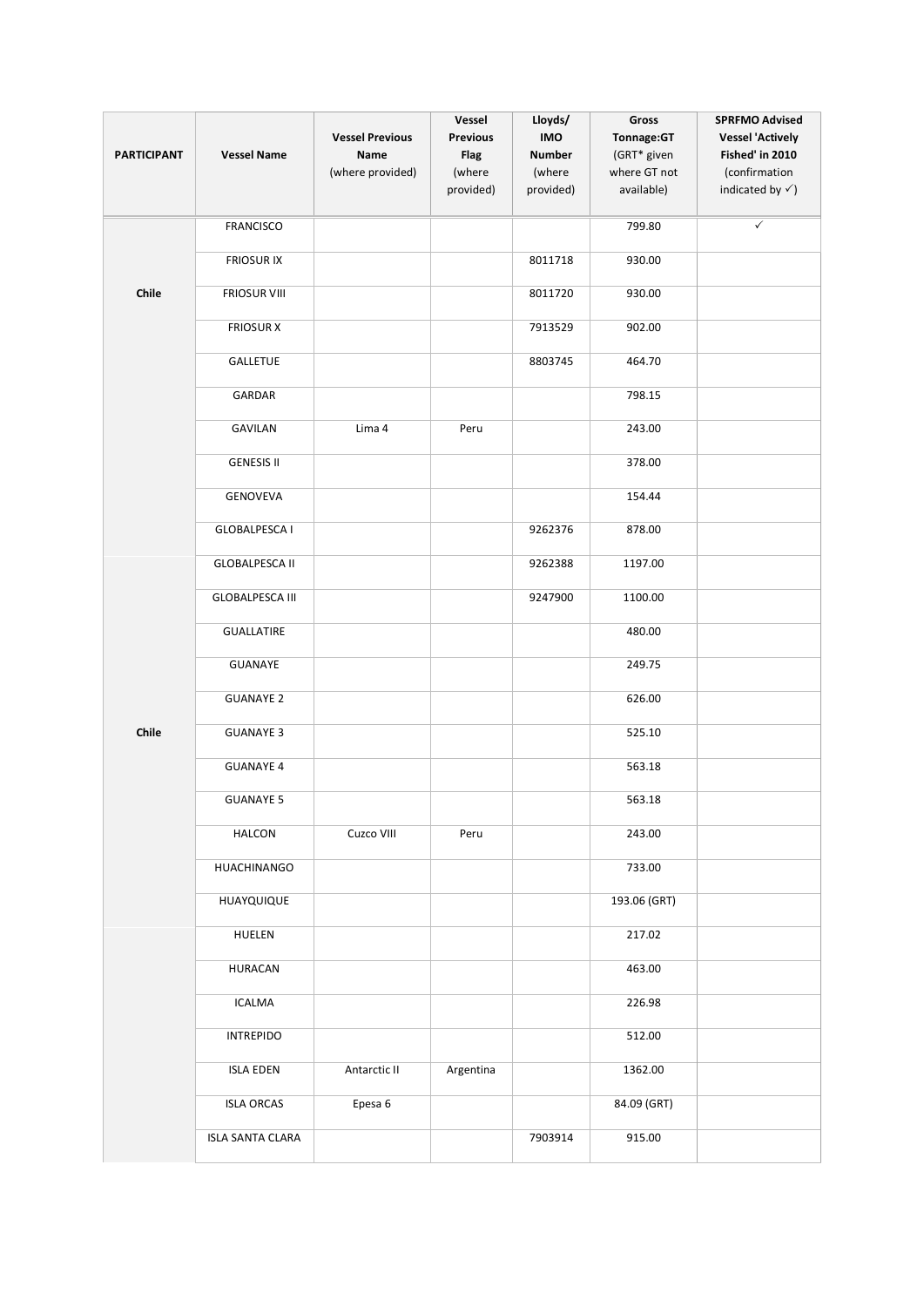| <b>PARTICIPANT</b> | <b>Vessel Name</b>  | <b>Vessel Previous</b><br><b>Name</b><br>(where provided) | Vessel<br>Previous<br><b>Flag</b><br>(where<br>provided) | Lloyds/<br><b>IMO</b><br><b>Number</b><br>(where<br>provided) | Gross<br>Tonnage:GT<br>(GRT* given<br>where GT not<br>available) | <b>SPRFMO Advised</b><br><b>Vessel 'Actively</b><br>Fished' in 2010<br>(confirmation<br>indicated by $\checkmark$ ) |
|--------------------|---------------------|-----------------------------------------------------------|----------------------------------------------------------|---------------------------------------------------------------|------------------------------------------------------------------|---------------------------------------------------------------------------------------------------------------------|
|                    | <b>ISLA SOFIA</b>   |                                                           |                                                          | 7222918                                                       | 653.47                                                           |                                                                                                                     |
|                    | <b>ISLUGA</b>       |                                                           |                                                          |                                                               | 182.19                                                           |                                                                                                                     |
| Chile              | J.M. HAMWEE         |                                                           |                                                          |                                                               | 192.42                                                           |                                                                                                                     |
|                    | JAVIER              |                                                           |                                                          |                                                               | 799.80                                                           | $\checkmark$                                                                                                        |
|                    | <b>JUAN MANUEL</b>  |                                                           |                                                          |                                                               | 243.00                                                           |                                                                                                                     |
|                    | <b>KINGS BAY</b>    |                                                           |                                                          |                                                               | 1197.00                                                          |                                                                                                                     |
|                    | LA HUAICA           |                                                           |                                                          |                                                               | 201.56                                                           |                                                                                                                     |
|                    | LEOPARDO            |                                                           |                                                          | 8609541                                                       | 554.00                                                           |                                                                                                                     |
|                    | LIBAS               |                                                           |                                                          |                                                               | 759.00                                                           | $\checkmark$                                                                                                        |
|                    | LICANTEN            |                                                           |                                                          |                                                               | 381.00                                                           |                                                                                                                     |
|                    | LIDER               |                                                           |                                                          |                                                               | 1098.00                                                          | $\checkmark$                                                                                                        |
|                    | LIGRUNN             |                                                           |                                                          |                                                               | 769.00                                                           | $\checkmark$                                                                                                        |
|                    | LIVILCAR            | Epesa 1                                                   |                                                          |                                                               | 241.37 (GRT)                                                     |                                                                                                                     |
|                    | LOA <sub>1</sub>    | Piura 4                                                   | Peru                                                     |                                                               | 241.31 (GRT)                                                     |                                                                                                                     |
|                    | LOA <sub>2</sub>    | Piura 5                                                   | Peru                                                     |                                                               | 241.37 (GRT)                                                     |                                                                                                                     |
|                    | LOA4                | Piura 2                                                   | Peru                                                     |                                                               | 265.7 (GRT)                                                      |                                                                                                                     |
|                    | LOA <sub>5</sub>    | Piura 1                                                   | Peru                                                     |                                                               | 266.3 (GRT)                                                      |                                                                                                                     |
|                    | LOA <sub>7</sub>    |                                                           |                                                          |                                                               | 235.48                                                           |                                                                                                                     |
|                    | LONCO               |                                                           |                                                          |                                                               | 1315.00                                                          | ✓                                                                                                                   |
| Chile              | LONQUIMAY           |                                                           |                                                          |                                                               | 81.92 (GRT)                                                      |                                                                                                                     |
|                    | MACK                |                                                           |                                                          |                                                               | 799.00                                                           |                                                                                                                     |
|                    | MALLECO             |                                                           |                                                          |                                                               | 876.00                                                           | $\checkmark$                                                                                                        |
|                    | <b>MANUEL ROJAS</b> | Cuzco 9                                                   | Peru                                                     |                                                               | 293.5 (GRT)                                                      |                                                                                                                     |
|                    | MAR DEL NORTE       |                                                           |                                                          |                                                               | 175.22                                                           |                                                                                                                     |
|                    | MAR DEL PLATA       |                                                           |                                                          |                                                               | 201.56                                                           |                                                                                                                     |
|                    | MAR DEL SUR         |                                                           |                                                          |                                                               | 201.56                                                           |                                                                                                                     |
|                    | <b>MAR TIRRENO</b>  |                                                           |                                                          |                                                               | 202.00                                                           |                                                                                                                     |
|                    | MARIA IGNACIA II    |                                                           |                                                          |                                                               | 464.70                                                           |                                                                                                                     |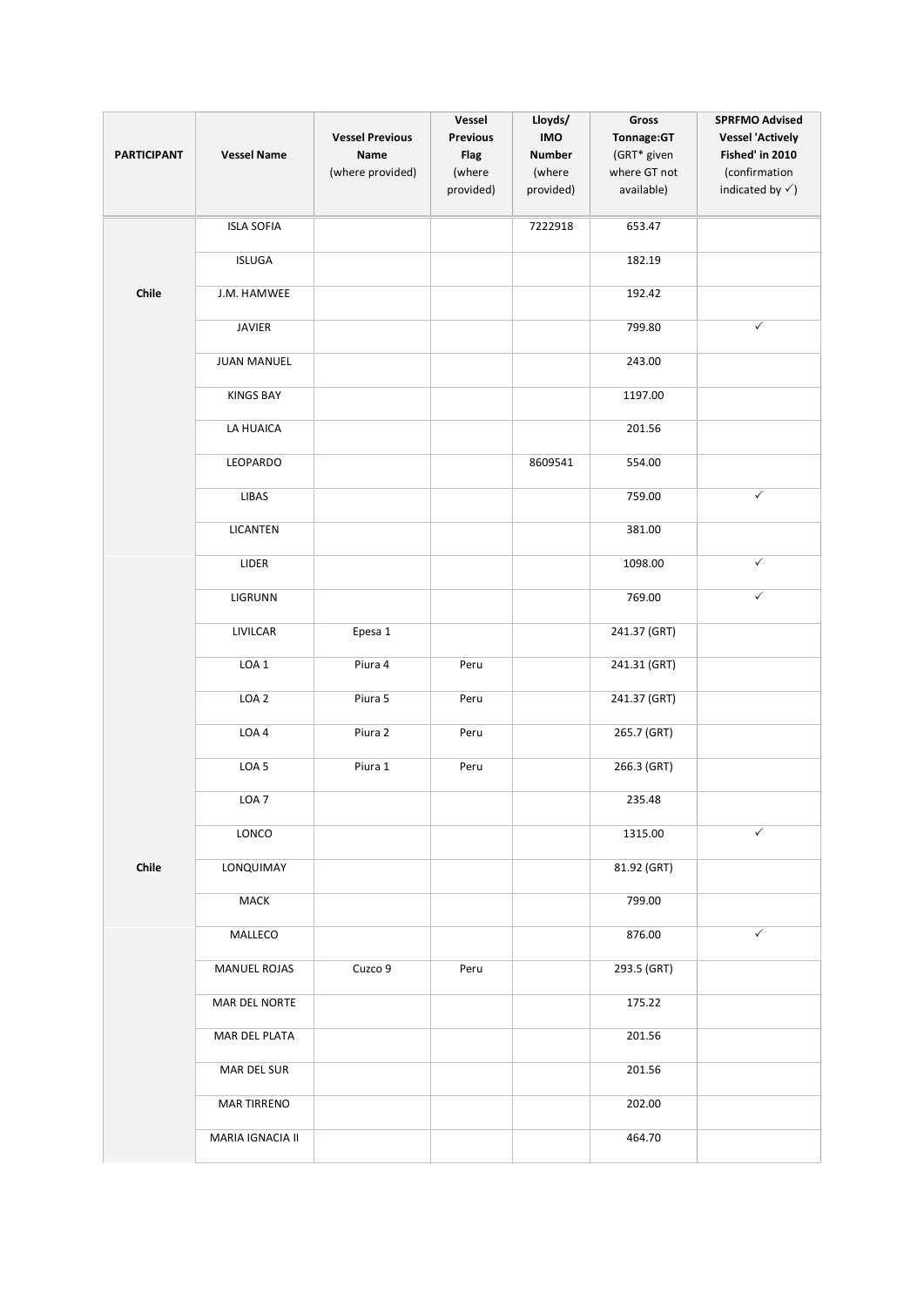|                    |                    | <b>Vessel Previous</b> | Vessel<br><b>Previous</b> | Lloyds/<br><b>IMO</b> | Gross<br>Tonnage:GT | <b>SPRFMO Advised</b><br><b>Vessel 'Actively</b> |
|--------------------|--------------------|------------------------|---------------------------|-----------------------|---------------------|--------------------------------------------------|
| <b>PARTICIPANT</b> | <b>Vessel Name</b> | Name                   | <b>Flag</b>               | <b>Number</b>         | (GRT* given         | Fished' in 2010                                  |
|                    |                    | (where provided)       | (where                    | (where                | where GT not        | (confirmation                                    |
|                    |                    |                        | provided)                 | provided)             | available)          | indicated by $\checkmark$ )                      |
|                    | MARIA JOSE         |                        |                           | 9145499               | 1447.00             | ✓                                                |
|                    | <b>MARLIN</b>      |                        |                           |                       | 333.00              |                                                  |
|                    | <b>MARPRO I</b>    |                        |                           |                       | 812.00              | $\checkmark$                                     |
| Chile              | <b>MATIAS</b>      |                        |                           |                       | 799.80              | ✓                                                |
|                    | <b>MAULLIN I</b>   | Dorothea Møgster       | Norway                    |                       | 547.75              |                                                  |
|                    | <b>MERO</b>        |                        |                           |                       | 500.15              |                                                  |
|                    | <b>MONTSERRAT</b>  |                        |                           |                       | 602.25              |                                                  |
|                    | <b>OCEAN DAWN</b>  |                        |                           | 8901470               | 1900.00             |                                                  |
|                    | OFICINA VIGO       |                        |                           |                       | 247.00              |                                                  |
|                    | OGRI               |                        |                           |                       | 208.18              |                                                  |
|                    | ORDINAT            |                        |                           |                       | 832.06              |                                                  |
|                    | PACHICA            | Lambayeque 5           | Peru                      |                       | 220.52 (GRT)        |                                                  |
|                    | PANIAHUE           |                        |                           |                       | 820.00              |                                                  |
|                    | PANILONCO          |                        |                           |                       | 883.00              |                                                  |
|                    | PARINA I           |                        |                           |                       | 324.21              |                                                  |
|                    | PARINACOTA         |                        |                           |                       | 480.00              |                                                  |
|                    | PATILLOS           | Tacna 4                | Peru                      |                       | 219.88 (GRT)        |                                                  |
|                    | PEHUENCO           |                        |                           | 9124457               | 1253.00             | $\checkmark$                                     |
|                    | PELAGOS II         |                        |                           |                       | 1085.00             |                                                  |
|                    | PELICANO           |                        |                           | 9105671               | 1475.00             | $\checkmark$                                     |
|                    | PELIKAN            | Bjorgvin               | Norway                    |                       | 613.70              |                                                  |
| Chile              | PETROHUE I         | Havskjer               | Norway                    |                       | 551.12              |                                                  |
|                    | PICA               | Vicki                  | Peru                      |                       | 98.94 (GRT)         |                                                  |
|                    | PILMAIQUEN I       |                        |                           |                       | 464.70              |                                                  |
|                    | POLARIS II         | Jon Baldvinsson        | Portugal                  |                       | 866.00              |                                                  |
|                    | POLUX              | Porvenir               |                           |                       | 71.39 (GRT)         |                                                  |
|                    | PORTUGAL II        |                        |                           |                       | 149.33 (GRT)        |                                                  |
|                    | PUCARA             | Epsa 2                 |                           |                       | 273 (GRT)           |                                                  |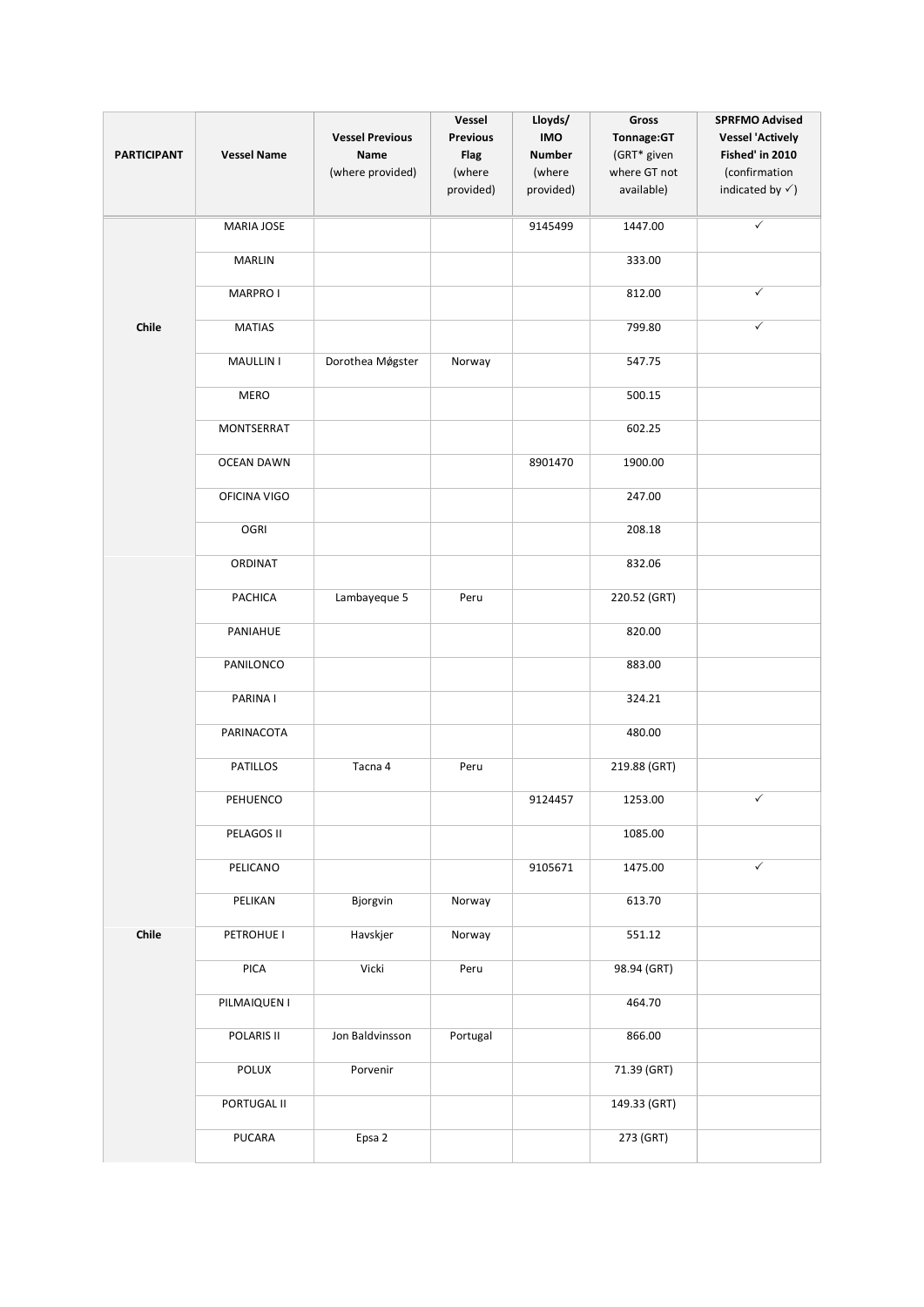|                    |                     | <b>Vessel Previous</b> | Vessel<br><b>Previous</b> | Lloyds/<br><b>IMO</b> | Gross                     | <b>SPRFMO Advised</b>                      |
|--------------------|---------------------|------------------------|---------------------------|-----------------------|---------------------------|--------------------------------------------|
| <b>PARTICIPANT</b> | <b>Vessel Name</b>  | Name                   | <b>Flag</b>               | <b>Number</b>         | Tonnage:GT<br>(GRT* given | <b>Vessel 'Actively</b><br>Fished' in 2010 |
|                    |                     | (where provided)       | (where                    | (where                | where GT not              | (confirmation                              |
|                    |                     |                        | provided)                 | provided)             | available)                | indicated by $\checkmark$ )                |
|                    | PUCHULDIZA          |                        |                           |                       | 206.11 (GRT)              |                                            |
|                    | PUERTO BALLENA      |                        |                           | 8617495               | 753.00                    |                                            |
|                    | PUERTO WILLIAMS     | Isla camila            |                           | 7303140               | 653.47                    |                                            |
| Chile              | QUERELEMA           |                        |                           |                       | 1222.00                   |                                            |
|                    |                     |                        |                           |                       |                           |                                            |
|                    | QUILPOLEMU          |                        |                           |                       | 883.00                    |                                            |
|                    | RAFAEL              |                        |                           |                       | 799.80                    |                                            |
|                    | RANQUILHUE          |                        |                           |                       | 1356.00                   |                                            |
|                    | RAPANUI             |                        |                           |                       | 1189.00                   | $\checkmark$                               |
|                    | RAULI               | Cuzco 5                | Peru                      |                       | 243.61 (GRT)              |                                            |
|                    | RELAMPAGO           |                        |                           |                       | 512.00                    |                                            |
|                    | <b>REMOY VIKING</b> |                        |                           |                       | 705.00                    |                                            |
|                    | REÑACA              | Huanuco 7              | Peru                      |                       | 275.76                    |                                            |
|                    | ROBLE               | Lima 3                 | Peru                      |                       | 248.00                    |                                            |
| Chile              | SAGASCA             |                        |                           |                       | 545.11                    |                                            |
|                    | <b>SAINT JOHN</b>   |                        |                           |                       | 690.44                    |                                            |
|                    | SALMON              |                        |                           |                       | 500.10                    |                                            |
|                    | SAN BOSCO           |                        |                           |                       | 525.10                    |                                            |
|                    | SAN JORGE I         |                        |                           |                       | 235.48                    |                                            |
|                    | SAN JOSE            |                        |                           |                       | 2005.00                   | $\checkmark$                               |
|                    | SANTA IRENE         |                        |                           |                       | 505.00                    |                                            |
|                    | SANTA MARIA II      |                        |                           |                       | 839.00                    | $\checkmark$                               |
|                    | <b>SEIKO</b>        |                        |                           |                       | 468.05                    |                                            |
|                    | SQUA                |                        |                           |                       | 232.67                    |                                            |
|                    | TACOMA              |                        |                           |                       | 84.09 (GRT)               |                                            |
|                    | <b>TAMBO</b>        | Epesa 3                |                           |                       | 241.37 (GRT)              |                                            |
| Chile              | TAMI'S              |                        |                           |                       | 478.00                    |                                            |
|                    | TAMI'S II           |                        |                           |                       | 772.00                    |                                            |
|                    | TERRANOVA           |                        |                           |                       | 919.00                    |                                            |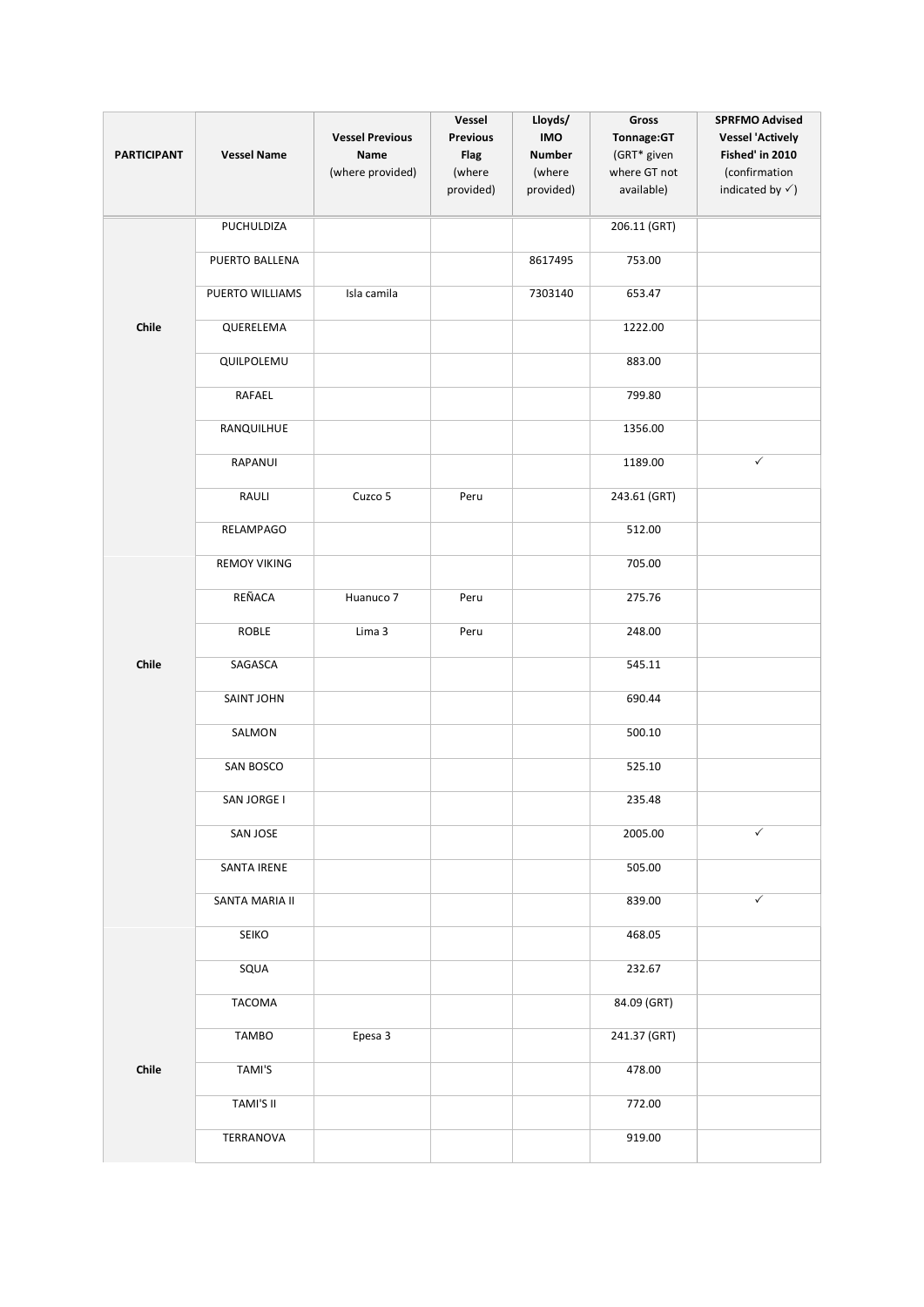| <b>PARTICIPANT</b> | <b>Vessel Name</b>       | <b>Vessel Previous</b><br>Name<br>(where provided) | Vessel<br><b>Previous</b><br><b>Flag</b><br>(where<br>provided) | Lloyds/<br>IMO<br><b>Number</b><br>(where<br>provided) | Gross<br>Tonnage:GT<br>(GRT* given<br>where GT not<br>available) | <b>SPRFMO Advised</b><br><b>Vessel 'Actively</b><br>Fished' in 2010<br>(confirmation<br>indicated by $\checkmark$ ) |
|--------------------|--------------------------|----------------------------------------------------|-----------------------------------------------------------------|--------------------------------------------------------|------------------------------------------------------------------|---------------------------------------------------------------------------------------------------------------------|
|                    | TIL TIL                  |                                                    |                                                                 |                                                        | 182.19                                                           |                                                                                                                     |
|                    | TIO TOMAS                |                                                    |                                                                 |                                                        | 40.70 (GRT)                                                      |                                                                                                                     |
|                    | <b>TOCONAO II</b>        |                                                    |                                                                 |                                                        | 201.56                                                           |                                                                                                                     |
| Chile              | <b>TOLTEN I</b>          |                                                    |                                                                 |                                                        | 796.00                                                           |                                                                                                                     |
|                    | <b>TORNADO</b>           |                                                    |                                                                 |                                                        | 574.00                                                           |                                                                                                                     |
|                    | <b>TOYITA</b>            |                                                    |                                                                 |                                                        | 1334.00                                                          | $\checkmark$                                                                                                        |
|                    | TRICAHUE                 |                                                    |                                                                 |                                                        | 799.80                                                           |                                                                                                                     |
|                    | TRIDENTE                 |                                                    |                                                                 |                                                        | 777.00                                                           |                                                                                                                     |
|                    | TRUENO I                 |                                                    |                                                                 |                                                        | 463.00                                                           |                                                                                                                     |
|                    | <b>UNIONSUR</b>          |                                                    |                                                                 | 8708957                                                | 4991.00                                                          |                                                                                                                     |
|                    | UNZEN                    |                                                    |                                                                 | 8122684                                                | 2985.48                                                          |                                                                                                                     |
|                    | VAMA II                  | De Zwee<br>Gebroeders                              | Holland                                                         |                                                        | 144.36                                                           |                                                                                                                     |
|                    | VENTISQUERO              |                                                    |                                                                 | 9143324                                                | 1447.00                                                          | $\checkmark$                                                                                                        |
|                    | <b>VERDI</b>             |                                                    |                                                                 |                                                        | 812.00                                                           |                                                                                                                     |
|                    | VESTERVEG                |                                                    |                                                                 | 9163013                                                | 1451.00                                                          | $\checkmark$                                                                                                        |
|                    | VICHUQUEN II             |                                                    |                                                                 |                                                        | 1694.00                                                          |                                                                                                                     |
| Chile              | <b>VIGRI</b>             |                                                    |                                                                 |                                                        | 208.18                                                           |                                                                                                                     |
|                    | VULCANO                  |                                                    |                                                                 |                                                        | 1166.00                                                          | $\checkmark$                                                                                                        |
|                    | YAGAN                    |                                                    |                                                                 |                                                        | 1450.00                                                          | $\checkmark$                                                                                                        |
|                    | YELCHO I                 |                                                    |                                                                 |                                                        | 1196.00                                                          | $\checkmark$                                                                                                        |
|                    | <b>Total No. Vessels</b> | 234                                                |                                                                 | Total<br><b>Tonnage</b>                                | 136,670.99 GT+<br>7,150.79 GRT                                   |                                                                                                                     |
| China              | AN XIN HAI               |                                                    |                                                                 | 8724339                                                | 6,394                                                            |                                                                                                                     |
|                    | <b>CHANG SHENG</b>       |                                                    |                                                                 |                                                        | 3,080                                                            |                                                                                                                     |
|                    | KAI FU HAO               |                                                    |                                                                 | 8907022                                                | 7,671                                                            |                                                                                                                     |
|                    | <b>KAI LI</b>            |                                                    |                                                                 | 8607244                                                | 7,765                                                            |                                                                                                                     |
|                    | <b>KAI SHUN</b>          |                                                    |                                                                 | 8607268                                                | 7,765                                                            |                                                                                                                     |
|                    | KAI XIN                  |                                                    |                                                                 | 8836027                                                | 4,407                                                            |                                                                                                                     |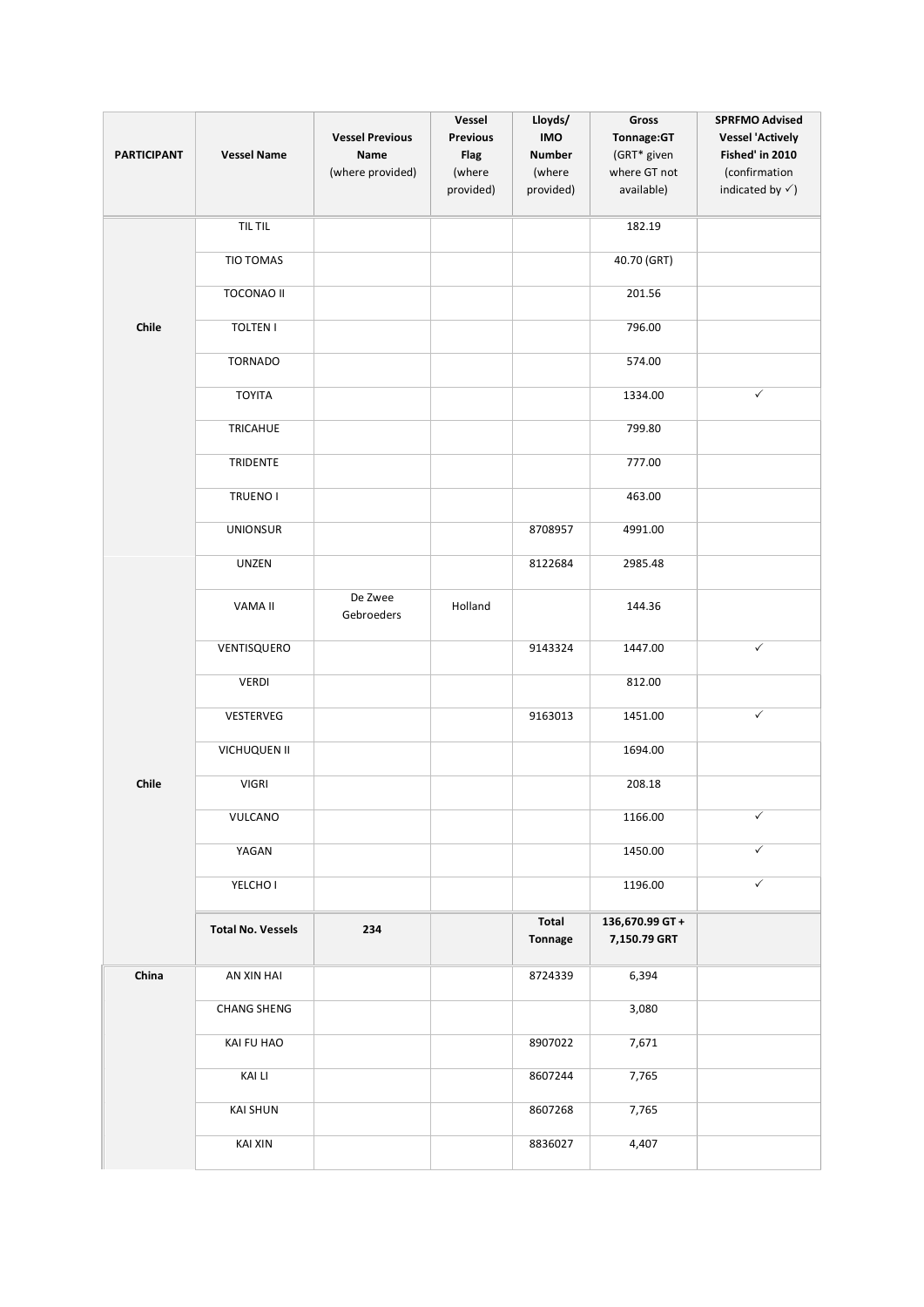| <b>PARTICIPANT</b>   | <b>Vessel Name</b>       | <b>Vessel Previous</b><br>Name<br>(where provided) | Vessel<br><b>Previous</b><br><b>Flag</b><br>(where<br>provided) | Lloyds/<br>IMO<br><b>Number</b><br>(where<br>provided) | Gross<br>Tonnage:GT<br>(GRT* given<br>where GT not<br>available) | <b>SPRFMO Advised</b><br><b>Vessel 'Actively</b><br>Fished' in 2010<br>(confirmation<br>indicated by $\checkmark$ ) |
|----------------------|--------------------------|----------------------------------------------------|-----------------------------------------------------------------|--------------------------------------------------------|------------------------------------------------------------------|---------------------------------------------------------------------------------------------------------------------|
|                      | <b>KAI YU</b>            |                                                    |                                                                 | 8907072                                                | 7,671                                                            |                                                                                                                     |
|                      | LIAN XING HAI            |                                                    |                                                                 | 7817452                                                | 4,630                                                            |                                                                                                                     |
|                      | LONG FA                  |                                                    |                                                                 |                                                        | 7,765                                                            |                                                                                                                     |
| China                | <b>LONG TENG</b>         |                                                    |                                                                 |                                                        | 7,765                                                            |                                                                                                                     |
|                      | XIN XING HAI             |                                                    |                                                                 |                                                        | 2,925                                                            |                                                                                                                     |
|                      | YAN YUAN 1               |                                                    |                                                                 |                                                        | 3,597                                                            |                                                                                                                     |
|                      | YAN YUAN 2               |                                                    |                                                                 |                                                        | 2,917                                                            |                                                                                                                     |
|                      | <b>Total No. Vessels</b> | 13                                                 |                                                                 | Total<br><b>Tonnage</b>                                | 74,352                                                           |                                                                                                                     |
| Cuba                 | Jose Marti               | Alpha                                              | Belize                                                          | 8607141                                                | 7,765                                                            |                                                                                                                     |
|                      | Simon Bolivar            | Angara                                             | Belize                                                          | 8607127                                                | 7,765                                                            |                                                                                                                     |
|                      | <b>Total No. Vessels</b> | $\mathbf{2}$                                       |                                                                 | Total<br><b>Tonnage</b>                                | 15,530                                                           |                                                                                                                     |
|                      | Alina                    |                                                    |                                                                 |                                                        | 7,805                                                            | $\checkmark$                                                                                                        |
|                      | Annalies Ilena           |                                                    |                                                                 | 9204556                                                | 14,055                                                           | $\checkmark$                                                                                                        |
|                      | Dalmor II                |                                                    |                                                                 |                                                        | 3,861                                                            |                                                                                                                     |
|                      | Helen Mary               |                                                    |                                                                 | 9126364                                                | 7,278                                                            | $\checkmark$                                                                                                        |
|                      | Irvinga                  |                                                    |                                                                 |                                                        | 4,407                                                            |                                                                                                                     |
|                      | Jan Maria                | Rojus, Jan Maria                                   |                                                                 | 8707446                                                | 7,646                                                            | ✓                                                                                                                   |
| European<br>Union    | Koralas                  |                                                    |                                                                 |                                                        | 3,879                                                            |                                                                                                                     |
|                      | Maartje Theadora         |                                                    |                                                                 | 9182811                                                | 9,082                                                            | $\checkmark$                                                                                                        |
|                      | Margiris                 |                                                    |                                                                 |                                                        | 9,499                                                            | $\checkmark$                                                                                                        |
|                      | Sirius GDY 43            |                                                    |                                                                 | 8907149                                                | 7,805                                                            | $\checkmark$                                                                                                        |
|                      | Willem van der<br>Zwan   |                                                    |                                                                 | 9187306                                                | 9,494                                                            |                                                                                                                     |
|                      | <b>Total No. Vessels</b> | 11                                                 |                                                                 | Total<br><b>Tonnage</b>                                | 84,811                                                           |                                                                                                                     |
| <b>Faroe Islands</b> | Athena                   |                                                    |                                                                 | 8907096                                                | 7,805                                                            | ✓                                                                                                                   |
|                      | Herkules                 |                                                    |                                                                 | 8907060                                                | 7,805                                                            |                                                                                                                     |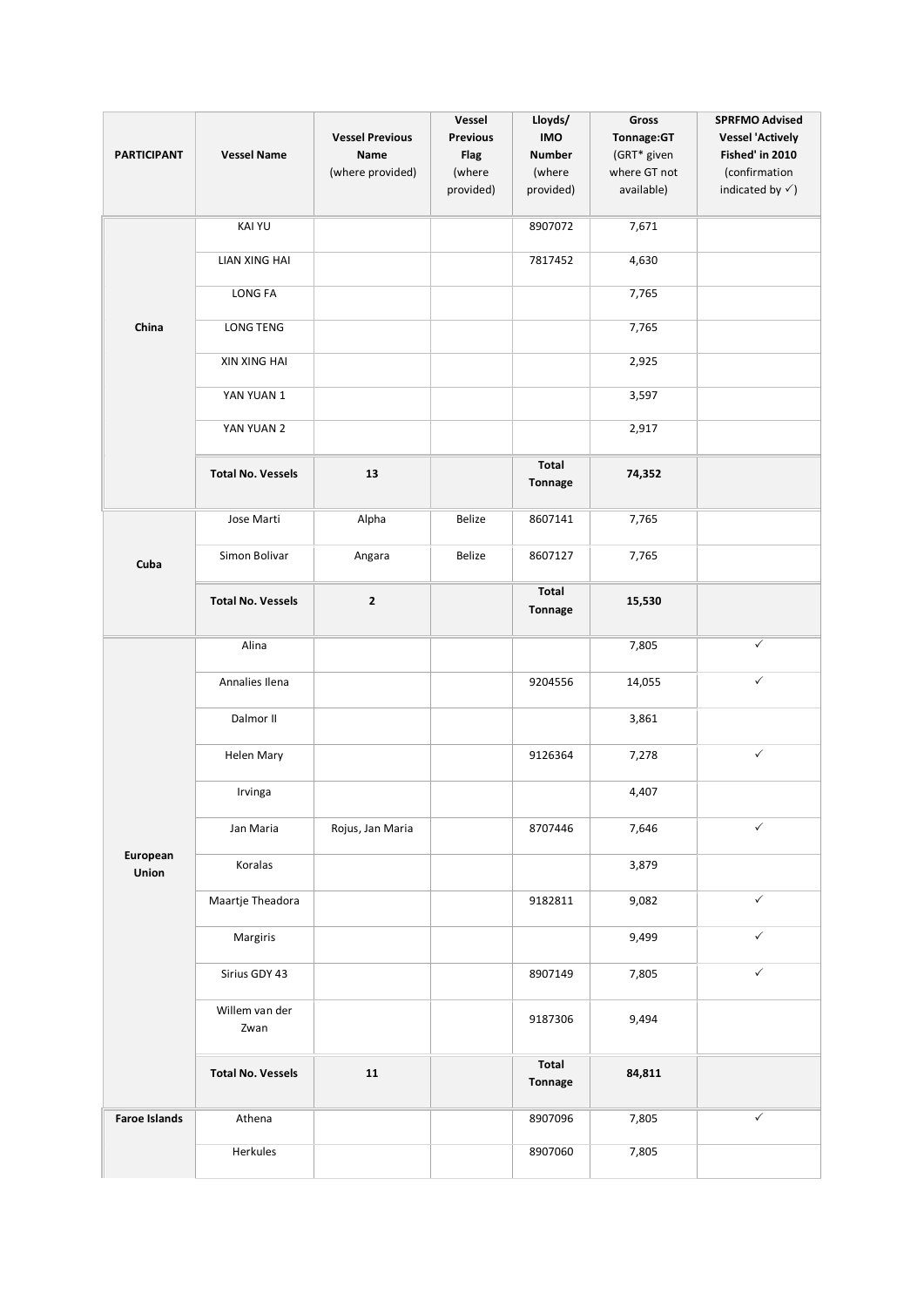|                      |                              |                        | Vessel          | Lloyds/                 | Gross                       | <b>SPRFMO Advised</b>            |
|----------------------|------------------------------|------------------------|-----------------|-------------------------|-----------------------------|----------------------------------|
|                      |                              | <b>Vessel Previous</b> | <b>Previous</b> | <b>IMO</b>              | Tonnage:GT                  | <b>Vessel 'Actively</b>          |
| <b>PARTICIPANT</b>   | <b>Vessel Name</b>           | Name                   | Flag<br>(where  | <b>Number</b><br>(where | (GRT* given<br>where GT not | Fished' in 2010<br>(confirmation |
|                      |                              | (where provided)       | provided)       | provided)               | available)                  | indicated by $\checkmark$ )      |
|                      |                              |                        |                 |                         |                             |                                  |
| <b>Faroe Islands</b> | Poseidon                     |                        |                 | 8907101                 | 7,805                       | $\checkmark$                     |
|                      | <b>Total No. Vessels</b>     | 3                      |                 | Total                   | 23,415                      |                                  |
|                      |                              |                        |                 | <b>Tonnage</b>          |                             |                                  |
| Korea                | Aroma Uli 9                  |                        |                 | 8827791                 | 160                         |                                  |
|                      | Bianca 1                     |                        |                 |                         | 126                         |                                  |
|                      | Dongsan Ho                   |                        |                 | 7410242                 | 4,462                       |                                  |
|                      | Erima 1                      |                        |                 |                         | 140                         |                                  |
|                      | Erna No.8                    |                        |                 |                         | 161                         |                                  |
|                      | Gavina                       |                        |                 | 7832658                 | 349                         |                                  |
|                      | <b>Gold Dragon</b><br>No.303 |                        |                 |                         | 160                         |                                  |
|                      | Gom 379                      |                        |                 | 7380277                 | 232                         |                                  |
|                      | Insung Ho                    |                        |                 | 7042538                 | 2,999                       |                                  |
|                      | Joonsungho                   |                        |                 | 7237250                 | 2,866                       |                                  |
|                      | Kartika Dewi 1               |                        |                 |                         | 156                         |                                  |
|                      | Kartika Dewi 8               |                        |                 |                         | 169                         |                                  |
|                      | Kristalin No.8               |                        |                 |                         | 152                         |                                  |
|                      | Kristalin No.9               |                        |                 |                         | 152                         |                                  |
|                      | Kumchang No.38               |                        |                 |                         | 330                         |                                  |
|                      | Kwangja Ho                   | Chiyo Maru No. 5       | Japan           | 8505977                 | 3,012                       | ✓                                |
| Korea                | Maestro                      |                        |                 | 8607385                 | 7,765                       | $\checkmark$                     |
|                      | Nambukho                     |                        |                 | 7377452                 | 5,549                       |                                  |
|                      | No.101 Dongwon               |                        |                 | 6509931                 | 310                         |                                  |
|                      | No.201 Melilla               | Banshu Maru No.3       | Japan           | 7338559                 | 1,599                       |                                  |
|                      | No.203 Melilla               | Anyo Maru No.7         | Japan           | 8514930                 | 280                         |                                  |
|                      | No.3 Sun Min                 |                        |                 | 7383671                 | 569                         |                                  |
|                      | No.519 Dong won              |                        |                 | 7416480                 | 665                         |                                  |
|                      | No.530 Dong won              |                        |                 | 8317239                 | 278                         |                                  |
|                      | No.70 Oyang                  |                        |                 | 7238852                 | 1,599                       |                                  |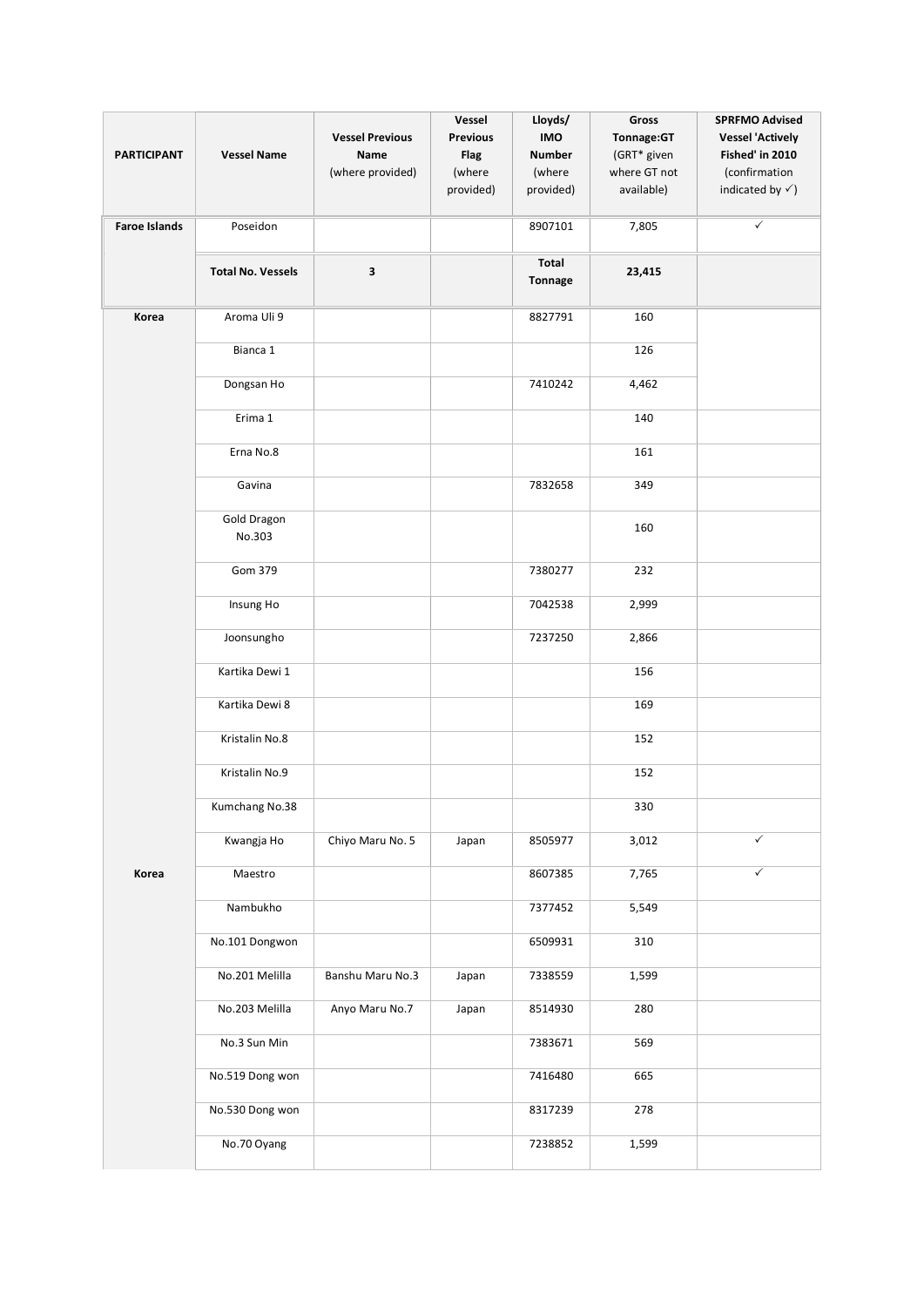| <b>PARTICIPANT</b> | <b>Vessel Name</b>       | <b>Vessel Previous</b><br>Name<br>(where provided) | Vessel<br><b>Previous</b><br><b>Flag</b><br>(where<br>provided) | Lloyds/<br>IMO<br><b>Number</b><br>(where<br>provided) | Gross<br>Tonnage:GT<br>(GRT* given<br>where GT not<br>available) | <b>SPRFMO Advised</b><br><b>Vessel 'Actively</b><br>Fished' in 2010<br>(confirmation<br>indicated by $\checkmark$ ) |
|--------------------|--------------------------|----------------------------------------------------|-----------------------------------------------------------------|--------------------------------------------------------|------------------------------------------------------------------|---------------------------------------------------------------------------------------------------------------------|
|                    | No.700 Sur Este          |                                                    |                                                                 | 8217506                                                | 271                                                              |                                                                                                                     |
| Korea              | No.701 Dong won          | Donfico No.701                                     | Panama                                                          | 7114513                                                | 1,501                                                            |                                                                                                                     |
|                    | No.707 Sur Este          |                                                    |                                                                 | 8312851                                                | 276                                                              |                                                                                                                     |
|                    | No.709 Sur Este          |                                                    |                                                                 | 8414465                                                | 274                                                              |                                                                                                                     |
|                    | No.77 Oyang              |                                                    |                                                                 | 7416612                                                | 899                                                              |                                                                                                                     |
|                    | No.96 Oyang              |                                                    |                                                                 | 8717154                                                | 393                                                              |                                                                                                                     |
|                    | Oriental Angel           |                                                    |                                                                 | 7112577                                                | 5,210                                                            |                                                                                                                     |
|                    | Oryong No.503            |                                                    |                                                                 | 6709517                                                | 1,555                                                            |                                                                                                                     |
|                    | Pacinui                  |                                                    |                                                                 | 8319770                                                | 265                                                              |                                                                                                                     |
|                    | Pratidina 25             |                                                    |                                                                 | 9009920                                                | 302                                                              |                                                                                                                     |
|                    | Rama 17                  |                                                    |                                                                 |                                                        | 139                                                              |                                                                                                                     |
|                    | Rama 18                  |                                                    |                                                                 |                                                        | 139                                                              |                                                                                                                     |
|                    | Rama 19                  |                                                    |                                                                 |                                                        | 170                                                              |                                                                                                                     |
| Korea              | Rama 8                   |                                                    |                                                                 | 8827806                                                | 160                                                              |                                                                                                                     |
|                    | Retno 11                 |                                                    |                                                                 |                                                        | 141                                                              |                                                                                                                     |
|                    | Taesung No.1             |                                                    |                                                                 | 7355595                                                | 169                                                              |                                                                                                                     |
|                    | Vaninda 23               |                                                    |                                                                 |                                                        | 132                                                              |                                                                                                                     |
|                    | <b>Total No. Vessels</b> | 42                                                 |                                                                 | Total<br>Tonnage                                       | 46,235.25                                                        |                                                                                                                     |
| Peru               | ADRIANA                  |                                                    |                                                                 |                                                        | 248                                                              |                                                                                                                     |
|                    | ALESSANDRO               |                                                    |                                                                 |                                                        | 433                                                              |                                                                                                                     |
|                    | ANA LUCIA                |                                                    |                                                                 |                                                        | 382                                                              |                                                                                                                     |
|                    | ANDES 52                 |                                                    |                                                                 |                                                        | 539                                                              |                                                                                                                     |
|                    | <b>ATLANTICO IV</b>      | SAMANCO IV                                         | Peru                                                            |                                                        | 366                                                              |                                                                                                                     |
|                    | <b>BAMARI</b>            |                                                    |                                                                 |                                                        | 450                                                              |                                                                                                                     |
|                    | <b>BAMAR II</b>          |                                                    |                                                                 |                                                        | 492                                                              |                                                                                                                     |
|                    | <b>BAMAR IV</b>          |                                                    |                                                                 |                                                        | 500                                                              |                                                                                                                     |
|                    | <b>BAMAR VIII</b>        |                                                    |                                                                 |                                                        | 680                                                              |                                                                                                                     |
|                    | CABALLA                  | HANNOVER                                           | Cook Islands                                                    |                                                        | 3,071                                                            |                                                                                                                     |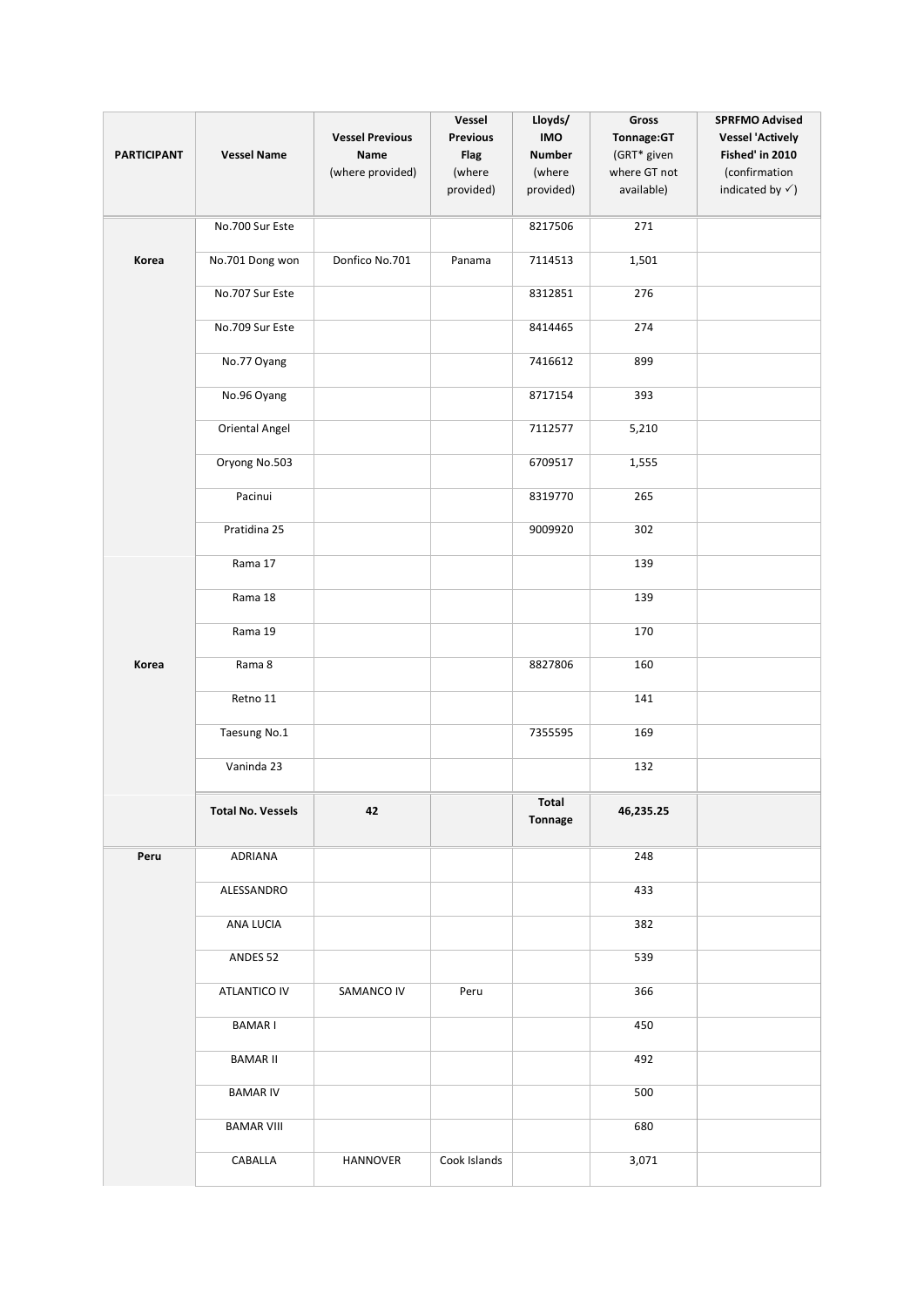|                    |                      | <b>Vessel Previous</b> | Vessel<br><b>Previous</b> | Lloyds/<br>IMO | Gross<br>Tonnage:GT | <b>SPRFMO Advised</b><br><b>Vessel 'Actively</b> |
|--------------------|----------------------|------------------------|---------------------------|----------------|---------------------|--------------------------------------------------|
| <b>PARTICIPANT</b> | <b>Vessel Name</b>   | Name                   | <b>Flag</b>               | <b>Number</b>  | (GRT* given         | Fished' in 2010                                  |
|                    |                      | (where provided)       | (where                    | (where         | where GT not        | (confirmation                                    |
|                    |                      |                        | provided)                 | provided)      | available)          | indicated by $\checkmark$ )                      |
|                    | <b>CAPRICORNIO 3</b> |                        |                           |                | 112                 |                                                  |
|                    | <b>CAPRICORNIO 5</b> |                        |                           |                | 336                 |                                                  |
|                    | CAPRICORNIO 6        |                        |                           |                | 197                 |                                                  |
|                    | CARACOL              |                        |                           |                | 242                 |                                                  |
| Peru               | CARMENCITA           |                        |                           |                | 432                 |                                                  |
|                    | <b>CHAVELI II</b>    |                        |                           |                | 492                 |                                                  |
|                    | CONSTANTE            |                        |                           |                | 240                 |                                                  |
|                    | CONSTANZA            | SUPE <sub>I</sub>      | Peru                      |                | 464                 |                                                  |
|                    | CRETA                |                        |                           |                | 395                 |                                                  |
|                    | DANIELA              |                        |                           |                | 248                 |                                                  |
|                    | DON ALFREDO          |                        |                           |                | 551                 |                                                  |
|                    | <b>DON ROBERTH</b>   |                        |                           |                | 112                 |                                                  |
|                    | DOÑA RITA            |                        |                           |                | 361                 |                                                  |
|                    | ESTHER 7             | ESTHER 7               | Peru                      |                | 295                 |                                                  |
|                    | FRANZISKA            |                        | Holland                   | 8802997        | 7,153               | $\checkmark$                                     |
|                    | ILA                  |                        | Panama                    | 6819104        | 1,450               | $\checkmark$                                     |
|                    | <b>ILENAI</b>        |                        |                           |                | 435                 |                                                  |
|                    | <b>ISABELITA</b>     |                        |                           |                | 556                 |                                                  |
|                    | <b>IVANA B</b>       |                        |                           |                | 475                 |                                                  |
|                    | <b>JACKELIN</b>      |                        |                           |                | 346                 |                                                  |
|                    | JADRANKA B           |                        |                           |                | 490                 |                                                  |
|                    | <b>JUANCHO</b>       |                        |                           |                | 312                 |                                                  |
|                    | <b>JUREL</b>         | SUNNUBERG              | Cook Islands              |                | 1,288               |                                                  |
| Peru               | KIANA                |                        |                           |                | 287                 |                                                  |
|                    | <b>KIARA B</b>       |                        |                           |                | 498                 |                                                  |
|                    | MAGALLANES           | ANCASH 7               | Peru                      |                | 365                 |                                                  |
|                    | MALENA               |                        |                           |                | 705                 |                                                  |
|                    | <b>MAR NEGRO</b>     | SK <sub>2</sub>        | Peru                      |                | 361                 |                                                  |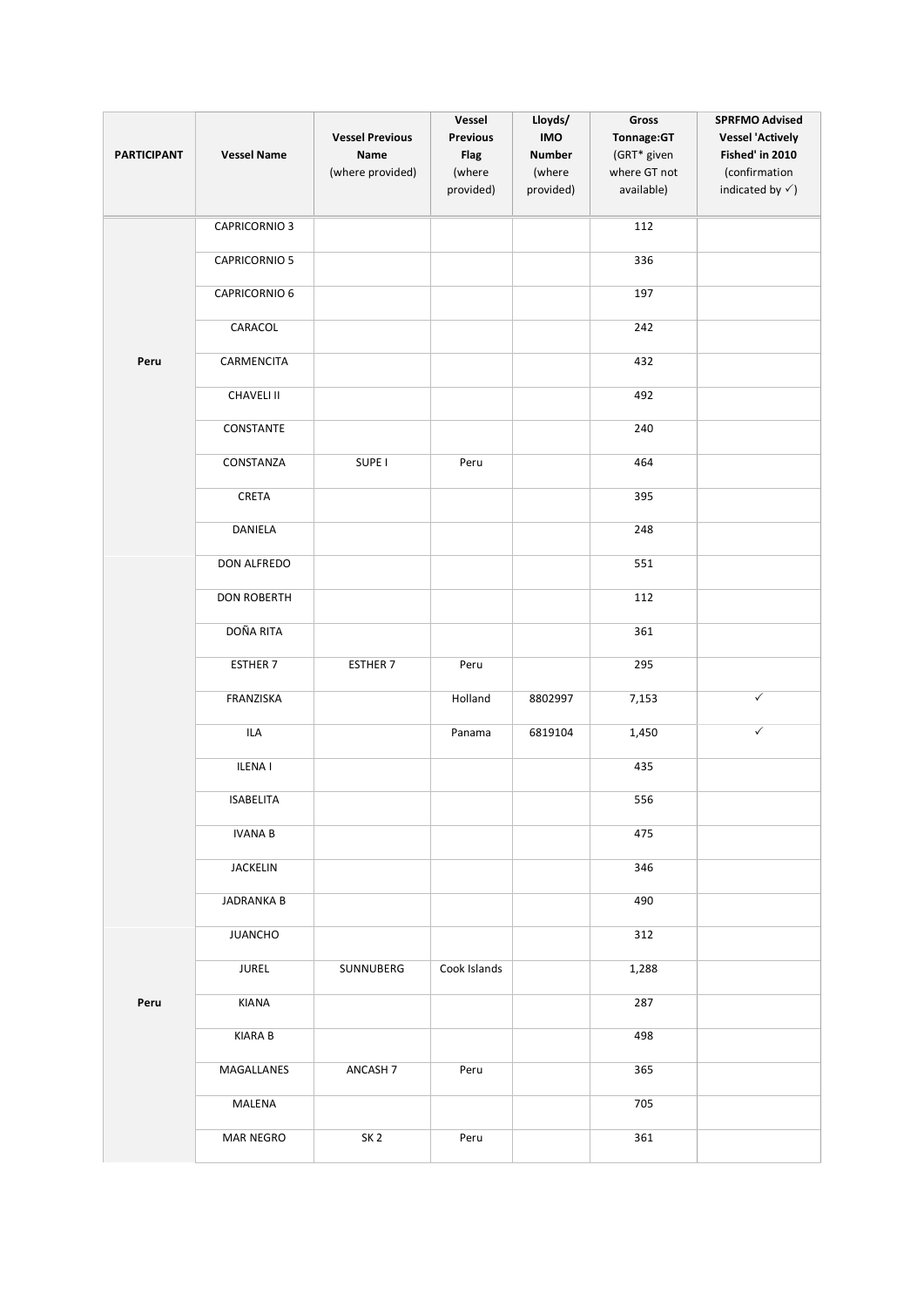| <b>PARTICIPANT</b> | <b>Vessel Name</b>          | <b>Vessel Previous</b><br>Name<br>(where provided) | Vessel<br><b>Previous</b><br><b>Flag</b><br>(where<br>provided) | Lloyds/<br><b>IMO</b><br><b>Number</b><br>(where<br>provided) | Gross<br>Tonnage:GT<br>(GRT* given<br>where GT not<br>available) | <b>SPRFMO Advised</b><br><b>Vessel 'Actively</b><br>Fished' in 2010<br>(confirmation<br>indicated by $\checkmark$ ) |
|--------------------|-----------------------------|----------------------------------------------------|-----------------------------------------------------------------|---------------------------------------------------------------|------------------------------------------------------------------|---------------------------------------------------------------------------------------------------------------------|
|                    | <b>MARIANA B</b>            |                                                    |                                                                 |                                                               | 373                                                              |                                                                                                                     |
|                    | <b>MARIA JOSE</b>           |                                                    |                                                                 |                                                               | 329                                                              |                                                                                                                     |
| Peru               | <b>MARIA PIA</b>            |                                                    |                                                                 |                                                               | 705                                                              |                                                                                                                     |
|                    | <b>MARINA</b>               |                                                    |                                                                 |                                                               | 287                                                              |                                                                                                                     |
|                    | <b>MARU</b>                 |                                                    |                                                                 |                                                               | 296                                                              |                                                                                                                     |
|                    | <b>MATTY</b>                |                                                    |                                                                 |                                                               | 365                                                              |                                                                                                                     |
|                    | <b>MARYLIN II</b>           |                                                    |                                                                 |                                                               | 466                                                              |                                                                                                                     |
|                    | <b>MICHELA</b>              |                                                    |                                                                 |                                                               | 248                                                              |                                                                                                                     |
|                    | <b>NORMA</b>                |                                                    |                                                                 |                                                               | 369                                                              |                                                                                                                     |
|                    | NUEVA OFELITA               |                                                    |                                                                 |                                                               | 312                                                              |                                                                                                                     |
|                    | NUEVA RESBALOSA             |                                                    |                                                                 |                                                               | 312                                                              |                                                                                                                     |
|                    | OLGA                        |                                                    |                                                                 |                                                               | 372                                                              |                                                                                                                     |
|                    | <b>PACIFIC</b><br>CONQUEROR | <b>NEPTUNE 1</b>                                   | Belize                                                          | 9179359                                                       | 707                                                              | $\checkmark$                                                                                                        |
|                    | PACIFIC HUNTER              | TRONDUR I GOTU                                     | Belize                                                          | 8519667                                                       | 2,016                                                            | $\checkmark$                                                                                                        |
|                    | PACIFIC KEEPER              | <b>KAPITAN</b><br>KUZNETSOV                        | Russian<br>Federation                                           | 7943158                                                       | 6,232                                                            |                                                                                                                     |
|                    | PACIFIC LEADER              | <b>IVAN LYUDNOKOV</b>                              | Russian<br>Federation                                           | 8038182                                                       | 6,144                                                            |                                                                                                                     |
|                    | PACIFIC PEACE               | PERSEY                                             | Russian<br>Federation                                           | 8008606                                                       | 4,638                                                            |                                                                                                                     |
|                    | PACIFIC SHERIFF             | SEMIOZERNOE                                        | Russian<br>Federation                                           | 8721088                                                       | 6,232                                                            |                                                                                                                     |
|                    | PACIFIC VOYAGER             | NAERABERG                                          | Belize                                                          | 9167904                                                       | 2,205                                                            | $\checkmark$                                                                                                        |
|                    | <b>PACIFICO</b>             |                                                    |                                                                 |                                                               | 228                                                              |                                                                                                                     |
|                    | <b>PATRICIA</b>             |                                                    |                                                                 |                                                               | 466                                                              |                                                                                                                     |
| Peru               | PAULA                       |                                                    |                                                                 |                                                               | 248                                                              |                                                                                                                     |
|                    | PITI                        |                                                    |                                                                 |                                                               | 287                                                              |                                                                                                                     |
|                    | POLAR V                     |                                                    |                                                                 |                                                               | 460                                                              |                                                                                                                     |
|                    | POLAR IV                    |                                                    |                                                                 |                                                               | 450                                                              |                                                                                                                     |
|                    | POLAR VII                   | RODDY                                              | Peru                                                            |                                                               | 405                                                              |                                                                                                                     |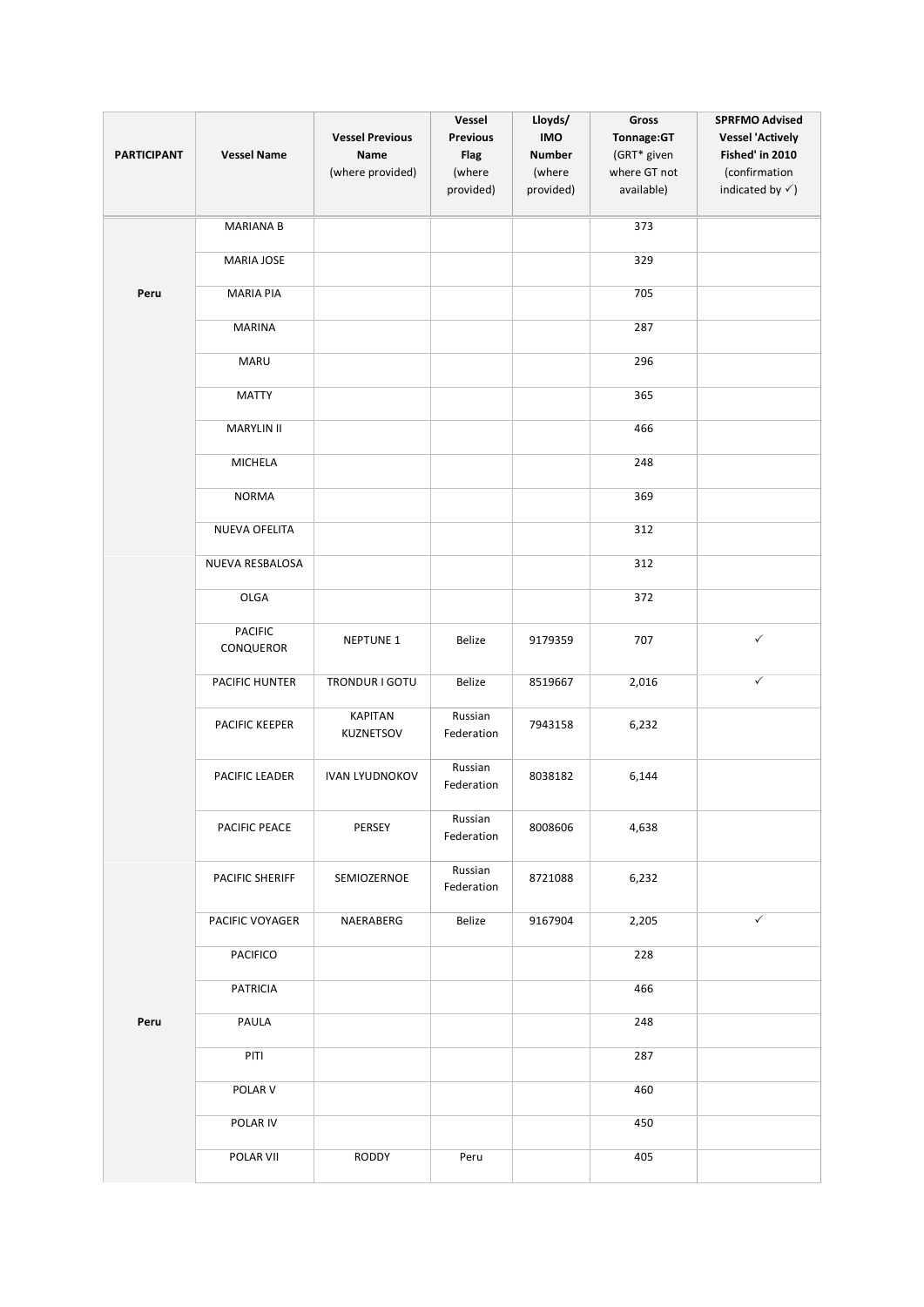| <b>PARTICIPANT</b> | <b>Vessel Name</b> | <b>Vessel Previous</b><br>Name<br>(where provided) | Vessel<br><b>Previous</b><br><b>Flag</b><br>(where<br>provided) | Lloyds/<br><b>IMO</b><br><b>Number</b><br>(where<br>provided) | Gross<br>Tonnage:GT<br>(GRT* given<br>where GT not<br>available) | <b>SPRFMO Advised</b><br><b>Vessel 'Actively</b><br>Fished' in 2010<br>(confirmation<br>indicated by $\checkmark$ ) |
|--------------------|--------------------|----------------------------------------------------|-----------------------------------------------------------------|---------------------------------------------------------------|------------------------------------------------------------------|---------------------------------------------------------------------------------------------------------------------|
| Peru               | RAFAELLA           |                                                    |                                                                 |                                                               | 248                                                              |                                                                                                                     |
|                    | RIBAR IX           | STEFANO                                            | Peru                                                            |                                                               | 614                                                              |                                                                                                                     |
|                    | <b>RIBAR VI</b>    |                                                    |                                                                 |                                                               | 514                                                              |                                                                                                                     |
|                    | RIBAR XVI          | <b>JADRA II</b>                                    | Peru                                                            |                                                               | 466                                                              |                                                                                                                     |
|                    | RIBAR XVIII        | COPETSA 3                                          | Peru                                                            |                                                               | 458                                                              |                                                                                                                     |
|                    | RODAS              |                                                    |                                                                 |                                                               | 452                                                              |                                                                                                                     |
|                    | ROSA II            |                                                    |                                                                 |                                                               | 309                                                              |                                                                                                                     |
|                    | SEBASTIAN          |                                                    |                                                                 |                                                               | 450                                                              |                                                                                                                     |
|                    | SECHURA            |                                                    |                                                                 |                                                               | 240                                                              |                                                                                                                     |
|                    | SIMON              |                                                    |                                                                 |                                                               | 287                                                              |                                                                                                                     |
|                    | STEFANO            |                                                    |                                                                 |                                                               | 441                                                              |                                                                                                                     |
|                    | TASA 41            | DON ANGEL                                          | Peru                                                            |                                                               | 485                                                              |                                                                                                                     |
|                    | <b>TASA 419</b>    | DOÑA BEILA                                         | Peru                                                            |                                                               | 347                                                              |                                                                                                                     |
|                    | TASA 42            | <b>CARMEN LUISA</b>                                | Peru                                                            |                                                               | 447                                                              |                                                                                                                     |
|                    | TASA 51            | SIPESA 63                                          | Peru                                                            |                                                               | 550                                                              |                                                                                                                     |
|                    | TASA 52            | SIPESA 62                                          | Peru                                                            |                                                               | 557                                                              |                                                                                                                     |
|                    | TASA 53            | MARU II                                            | Peru                                                            |                                                               | 370                                                              |                                                                                                                     |
|                    | TASA 54            | <b>JAVIER</b>                                      | Peru                                                            |                                                               | 524                                                              |                                                                                                                     |
|                    | TASA 55            |                                                    |                                                                 |                                                               | 500                                                              |                                                                                                                     |
|                    | TASA 56            | SANTA ENMA                                         | Peru                                                            |                                                               | 407                                                              |                                                                                                                     |
|                    | TASA 57            | COPETSA 4                                          | Peru                                                            |                                                               | 416                                                              |                                                                                                                     |
| Peru               | TASA 58            | <b>COPETSA 2</b>                                   | Peru                                                            |                                                               | 490                                                              |                                                                                                                     |
|                    | TASA 59            | COPETSA 1                                          | Peru                                                            |                                                               | 532                                                              |                                                                                                                     |
|                    | TASA 71            | DON ABRAHAM                                        | Peru                                                            |                                                               | 555                                                              |                                                                                                                     |
|                    | <b>TIBURON 7</b>   |                                                    |                                                                 |                                                               | 486                                                              |                                                                                                                     |
|                    | <b>VERONICA</b>    | VERONICA                                           | Ireland                                                         | 9184627                                                       | 1,630                                                            | $\checkmark$                                                                                                        |
|                    | WESTELLA           | WESTELLA                                           | United<br>Kingdom                                               | 8024454                                                       | 2,031                                                            |                                                                                                                     |
|                    | YAGODA B           |                                                    |                                                                 |                                                               | 492                                                              |                                                                                                                     |